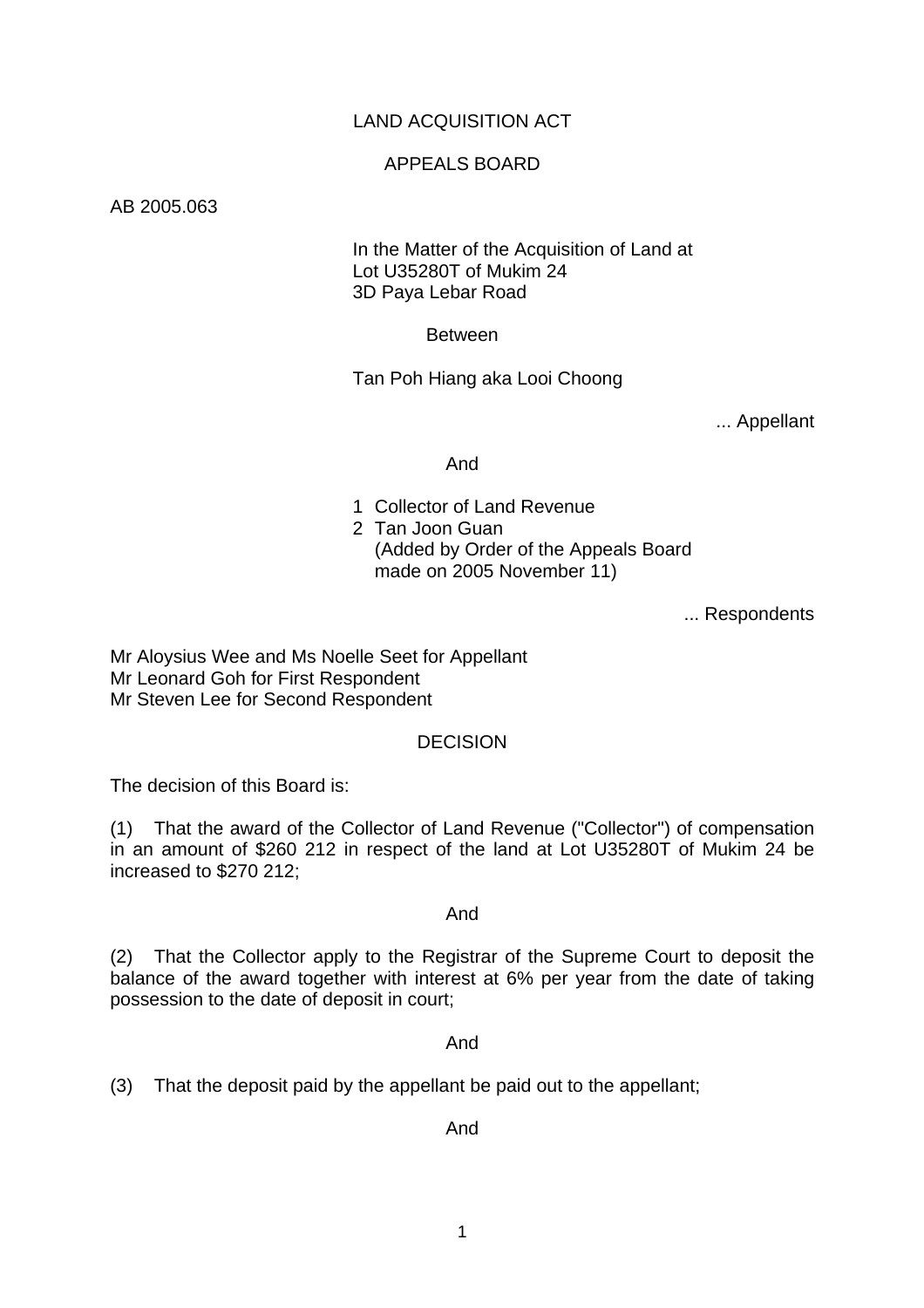(4) That the dispute as to the apportionment of the compensation between the appellant and the second respondent be referred to the Commissioner of Appeals ("Commissioner") pursuant to s 38(1);

### And

(5) That there be no order as to costs as between the appellant and the Collector and as between the second respondent and the Collector.

2005.063Decision(1)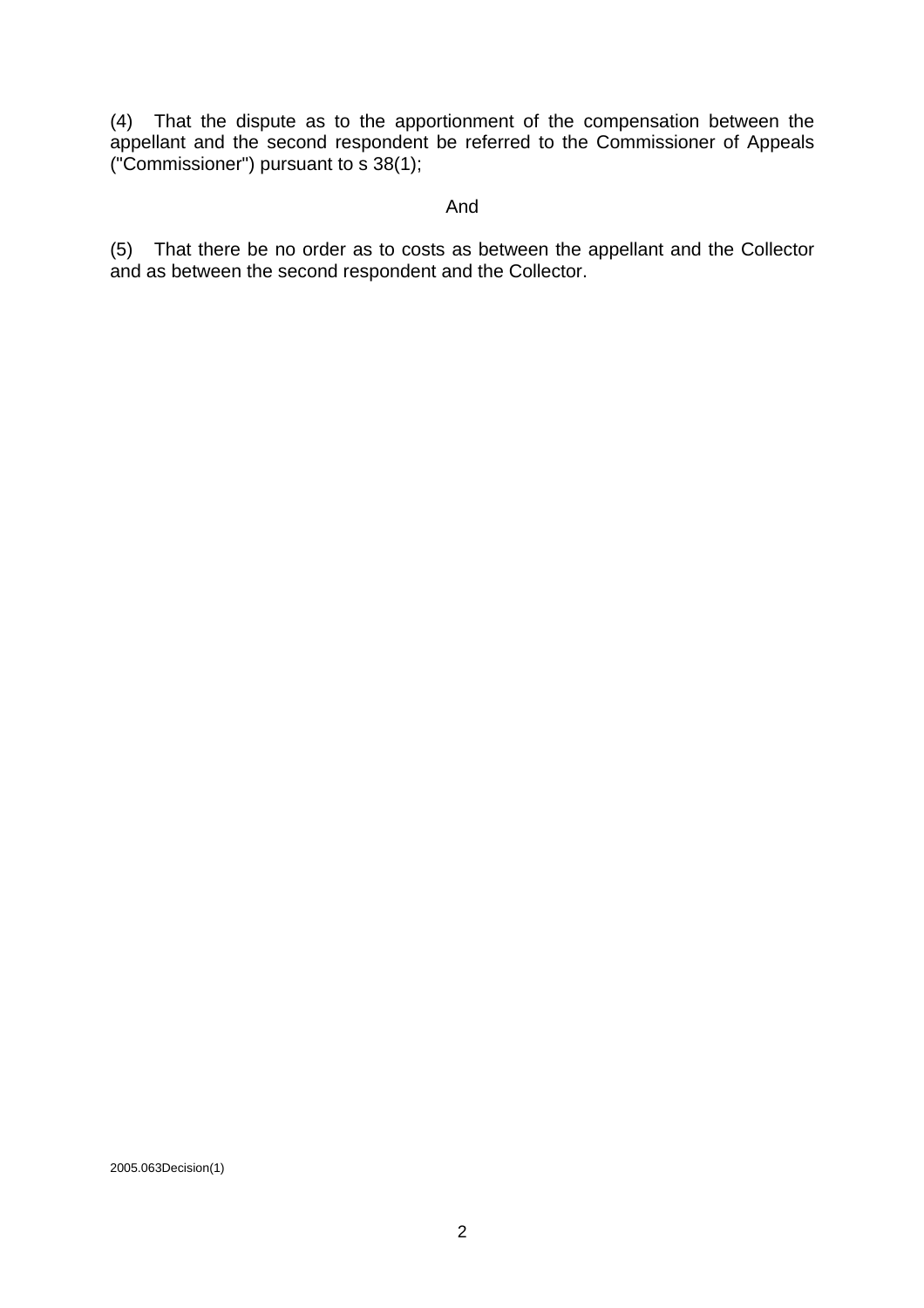# BRIEF STATEMENT OF REASONS

The reasons for the Decision/Order are:

# *Appeal*

(1) On 2005 August 11 ("acquisition date") a notification No 2163 was published in the *Gazette* under s 5 of the Land Acquisition Act ("s 5 declaration") declaring that the land at Lot U35280T of Mukim 24 ("acquired land") was needed for a public purpose namely Circle Line Stage 2 Construction. The appellant and the second respondent claim an interest in the compensation on account of the acquisition and are persons interested.

(2) For the purpose of the inquiry held under s 10 the appellant submitted a claim of \$395 000 for market value of the acquired land and \$72 090 for certain costs and expenses for a total compensation of \$467 090. The second respondent submitted a claim of \$400 000 for market value. The Collector found that the market value of the acquired land as at the acquisition date was \$250 000 and he allowed \$10 212 for certain expenses. He took these into consideration and on 2005 September 21 he made an award of compensation in the amount of \$260 212. He awarded the whole of the compensation to the second respondent.

(3) The appellant appeals against the award both as to the amount of the compensation and as to its apportionment between him and the second respondent. In his notice of appeal he claims a "beneficial interest in the whole of [the acquired land]". In his petition of appeal he says among other things that the "compensation award is below the open market value of the [acquired land]" as at the acquisition date. He claims \$395 000 for market value and \$70 050 for costs and expenses. He also claims the whole of the compensation or "such other amount as the Board may award". In his respondent's notice the second respondent says among other things that the Collector's "award in respect of apportionment is correct in law and fact" as (among other reasons) he "is clearly shown to be the legal owner" and "is not holding [the acquired land] on trust for the benefit of the appellant or anybody else".

# *Acquired Land*

(4) Lot 3054L is a near rectangular plot bounded on the East by Paya Lebar Road, on the South and on the West by a service road and on the North by Lots 5459L and 5454T. The site area is 2 298.6sm. The service road to the South separates Lot 3054L from a block of terrace shop-houses at Geylang Road and the service road to the West separates it from a block of conservation terrace houses at Lorong 41 Geylang.

(5) As at the acquisition date there was on the site of Lot 3054L a 5 storey part commercial and part residential building with a 2 storey annexe together commonly known as Hok Kee House. The commercial units were on the 1st storey at 1, 1E, 3, 3E, 5, 5E and 7 Paya Lebar Road ("PLR"). The residential units were on the upper storeys at 1A/D, 1F/J, 3A/D, 3F/J, 5A/D, 5F/J and 7A/D (omitting "I") PLR. The annexe comprised 7 units with a garage on the 1st storey and caretaker's quarters on the 2nd storey at 1K/R (omitting "O") PLR. 1K of the annexe adjoined the main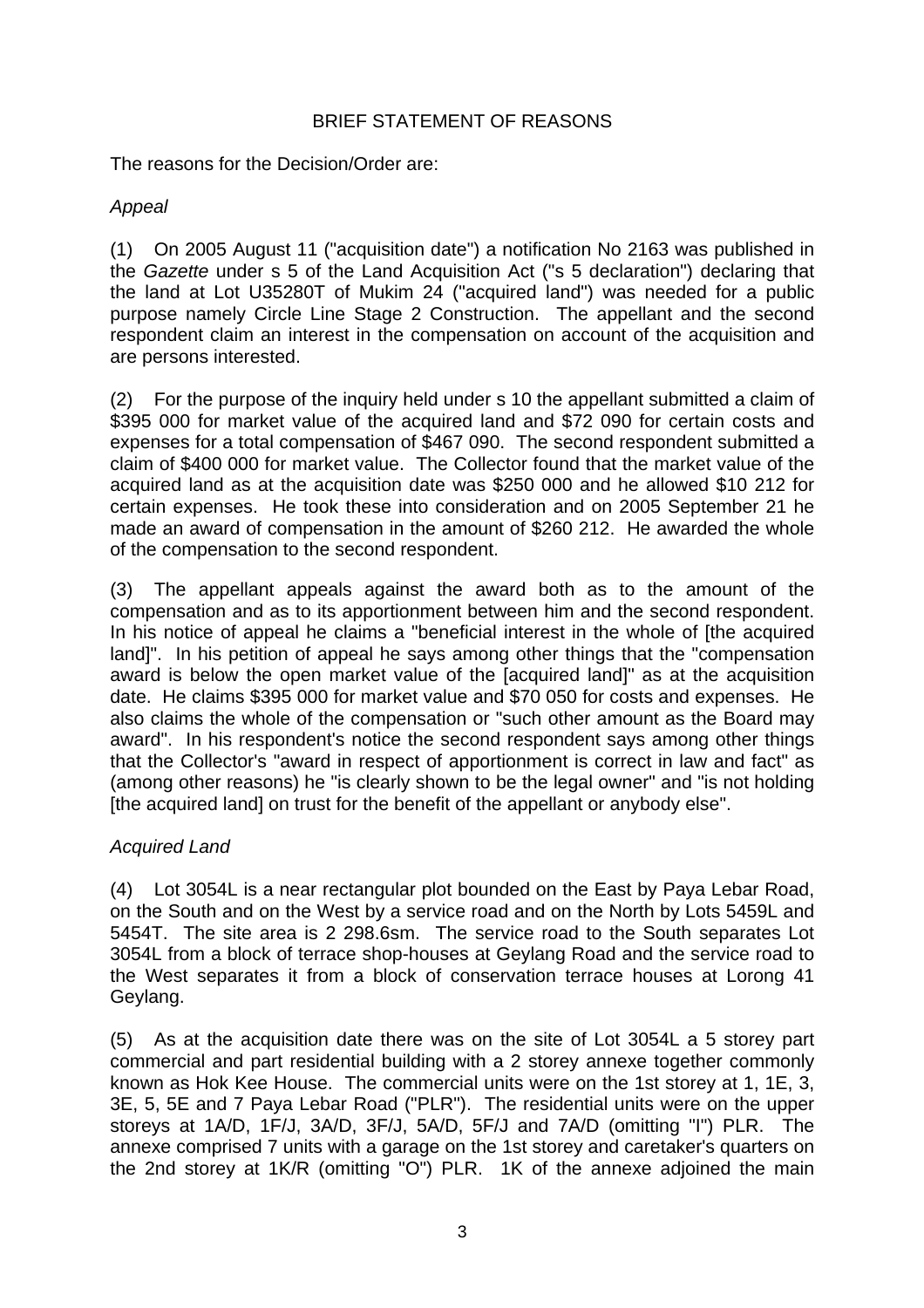building at the back of 1/A/D and there was an open yard between 1L/R and the rest of the main building. All the units were comprised in leases for 999y commencing from 1966 January 1. The lessor and reversioner was the proprietor of Lot 3054L. The acquired land was a 5th storey walk-up residential unit at 3D PLR. 3D was comprised in Subsidiary Certificate of Title in Volume 62 Folio 197 for Mukim 24 Lot U35280T and the subsidiary proprietor was the second respondent. The Collector has taken possession of the acquired land and Hok Kee House has since been demolished.

### *Compensation*

(6) Section 33 of the Act provides:

(1) In determining the amount of compensation to be awarded for land acquired under this Act, the Board shall ... take into consideration the following matters and no others:

- (a) the market value
	- $(i)$  ...

(C) as at 1st January 1995 in respect of land acquired on or after 27th September 1995;

(ii) as at the date of publication of the notification under section 3(1) if the notification is, within 6 months from the date of its publication, followed by a declaration under section 5 in respect of the same land or part thereof; or

(iii) as at the date of publication of the declaration made under section 5,

whichever is the lowest;

...

(e) if, in consequence of the acquisition, he is compelled to change his residence or place of business, the reasonable expenses, if any, incidental to that change;

(f) if, in consequence of the acquisition, any reissue of title is necessary, the fees or costs relating to survey, issue and registration of title, stamp duty and such other costs or fees which may reasonably be incurred.

No notification under s 3(1) was published and it is not in dispute that the market value was the lowest as at the acquisition date and it is the market value as at this date which is to be taken into consideration.

## *Petition of Appeal*

(7) The petition states:

Grounds of Appeal: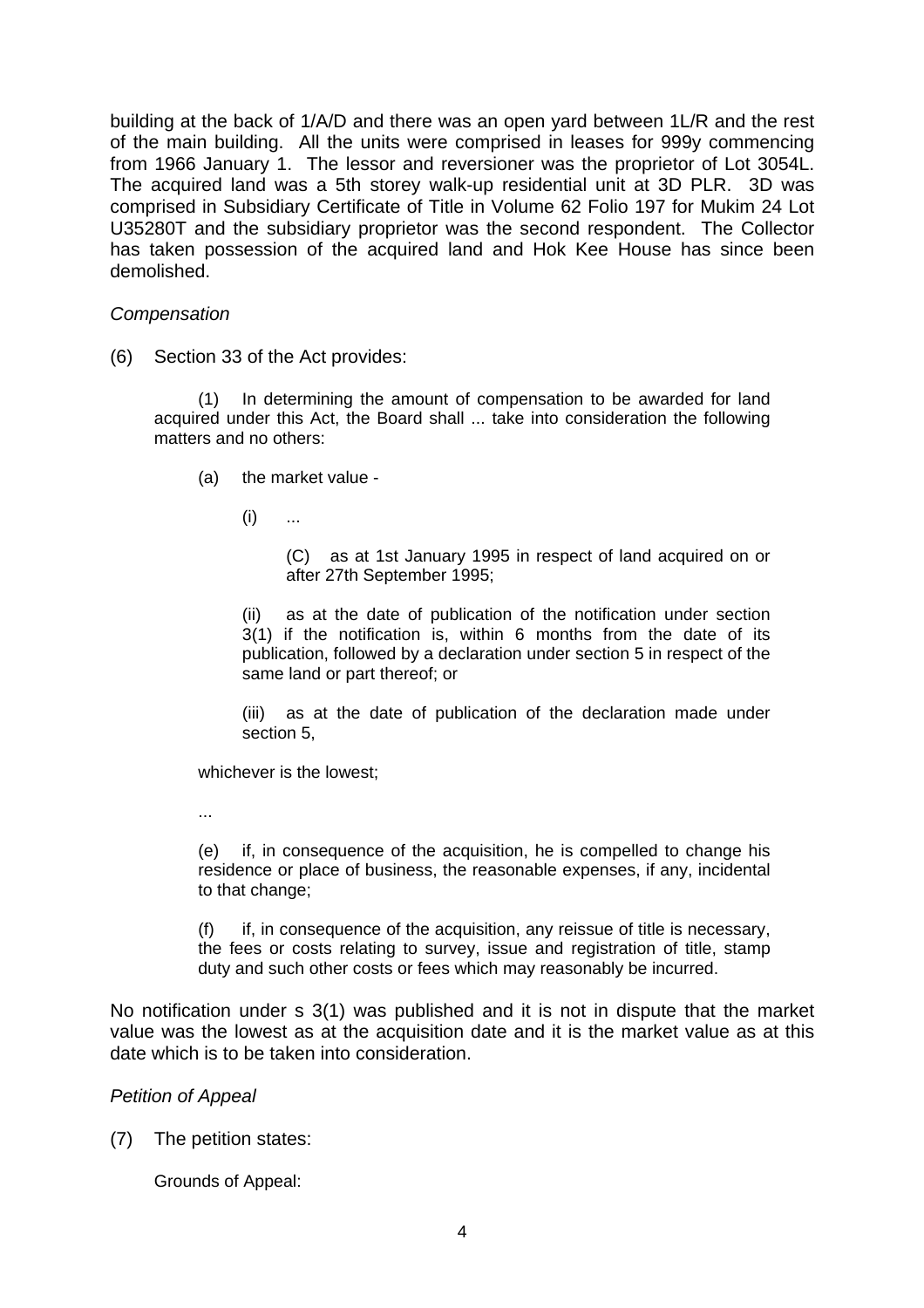- (i) The compensation award is below the open market value of the property as at 11 August 2005.
- (ii) The comparable properties in the vicinity are transacted at higher prices than the compensation award.

and other grounds all of which relate to the dispute as to apportionment. The costs and expenses claimed include \$12 000 for "enhanced cost to [the acquired land] (about 8 years ago)" and Mr Wee of counsel for the appellant conceded quite properly in the view of this Board that it should not be included. \$50 000 was claimed for "renovation cost of new HDB flat (if granted)" and \$2 000 for "removal cost" under s 33(1)(e) and \$2 050 for "valuation report fees" and \$4 000 for consultancy fees in consequence of the acquisition under s 33(1)(f).

### *Market Value*

## *Appellant's Valuation*

(8) Mr Tham Mun Keong of Chesterton International Property Consultants Pte Ltd testified for the appellant. He said in his report dated 2005 August 30 that he adopted the direct sale comparison approach in his valuation and he relied on the following 3 transactions.

#### **Comparables**

| Address                  | Strata<br>Floor Area (\$)<br>$\text{(sm)}$ | Price   | <b>Floor Area Contract</b><br>Rate<br>$($\mathsf{/}sm)$ | Date       |
|--------------------------|--------------------------------------------|---------|---------------------------------------------------------|------------|
| 1 53A Jalan Tua Kong     | 126                                        | 380 000 | 3 015.87                                                | 2005/05/27 |
| 2 492B Changi Rd         | 107                                        | 334 000 | 3 121.50                                                | 2005/05/26 |
| 3 303B Tanjong Katong Rd | 110                                        | 300 000 | 2 7 2 7.27                                              | 2005/03/28 |

He made adjustments for location, size and age/condition and taking an average of the derived values he said that the market value of the acquired land as at the acquisition date was \$400 000.

(9) As at the acquisition date the Circle Line Stage 2 construction works ("CL2 works") were in progress. In relation to these works hoardings were erected within a few metres in front of Hok Kee House in March 2003 and these were still in place after the acquisition date. In April 2004 there was a serious accident at a construction work site at Nicoll Highway ("Nicoll Highway collapse") resulting in the collapse of certain works and loss of life and this was followed immediately by the suspension of the CL2 works. As at the acquisition date the CL2 works had not recommenced yet. Mr Tham agreed that these circumstances (together "CL2 circumstances") resulted in differences between the 3 reference properties and the acquired land and should be taken into consideration and he agreed to an adjustment of -10% for all the 3 transactions.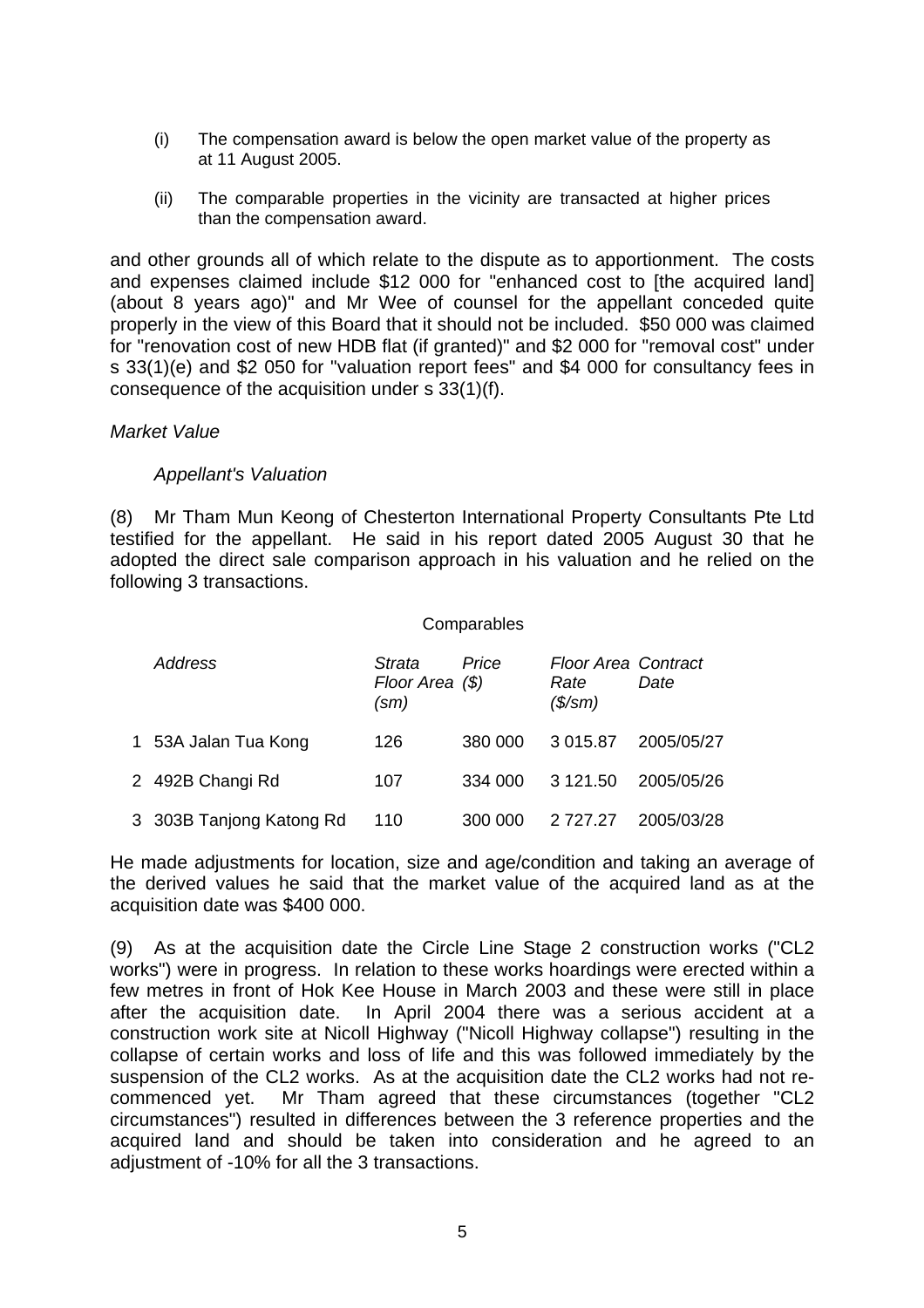(10) Ms Loh Chye Ling of the Inland Revenue Authority of Singapore who testified for the Collector said she also adopted the sales comparison method of valuation in her report dated 2005 November 7. She referred to 5 transactions in Hok Kee House units and considered that 2 of these provided the best sales evidence. She said these 2 transactions were "in line with those of similar walk-up apartments in the locality" and she referred to 4 such transactions. When she was referred to the 53A transaction she said there was a vast difference in neighbourhood and an adjustment could be -30% or -40% and would not be meaningful. She made other adjustments also and assuming an adjustment of -30% for neighbourhood for 53A she would have derived a value of \$256 875. Assuming -15% for neighbourhood for 492B and 303B she would have derived values of \$330 399 and \$287 409 from the 492B and 303B transactions. The difference for neighbourhood in Ms Loh's evidence included the CL2 circumstances.

(11) The following table sets out the adjustments. Ms Loh's adjustments are shown below those of Mr Tham.

#### **Adjustments**

| Neigh-<br>bourhood | Location | Size  | Age/<br>Condition | Total  | Floor<br>Level | Adjusted<br>Value |
|--------------------|----------|-------|-------------------|--------|----------------|-------------------|
| 1 53A              | $+10%$   | $-3%$ | $-5%$             | $+2\%$ | $-$ \$9 000    | \$438 278         |
| $-30\%$            | $+5%$    | $-3%$ | $-10%$            | $-38%$ | $-$15000$      | \$256 875         |
| 2492B              | $+5%$    | -5%   | $-10%$            | $-10%$ | $-$ \$6 000    | \$402 414         |
| $-15%$             | Nil      | $-5%$ | -5%               | $-25%$ | $-$1000$       | \$330 399         |
| 3 303B             | $+5%$    | -5%   | $-10%$            | $-10%$ | $-$ \$6 000    | \$350 855         |
| $-15%$             | $+5%$    | -5%   | $-10%$            | $-25%$ | $-$1000$       | \$287 409         |

The adjusted values applying Ms Loh's adjustments are slightly higher than the values she gave in evidence as a result of adopting floor areas as found by the Collector. Mr Tham took an average of the derived values to determine the market value. Allowing an adjustment of -10% for the CL2 circumstances and adopting the same method and rounding the average to the nearest \$1 000 the market value of the acquired land would be \$354 000. Applying Ms Loh's adjustments the market value would be \$292 000. It should be noted that Ms Loh's adjustments for neighbourhood is only an assumption and is not derived from any analysis of comparable transactions before and after the CL2 circumstances.

### *Collector's Valuation*

(12) Ms Loh referred to the following transactions in Hok Kee House units.

#### **Comparables**

| Unit   | Floor<br>Area<br>$\text{(sm)}$ | Price<br>(\$) | Floor<br>Area Rate<br>$($\mathsf{/} \mathsf{S}\mathsf{/} \mathsf{S}\mathsf{m})$ | Contract Date | Floor Level/<br>Remarks |
|--------|--------------------------------|---------------|---------------------------------------------------------------------------------|---------------|-------------------------|
| 1 7C & | 145.4                          |               |                                                                                 |               | 4th Storey              |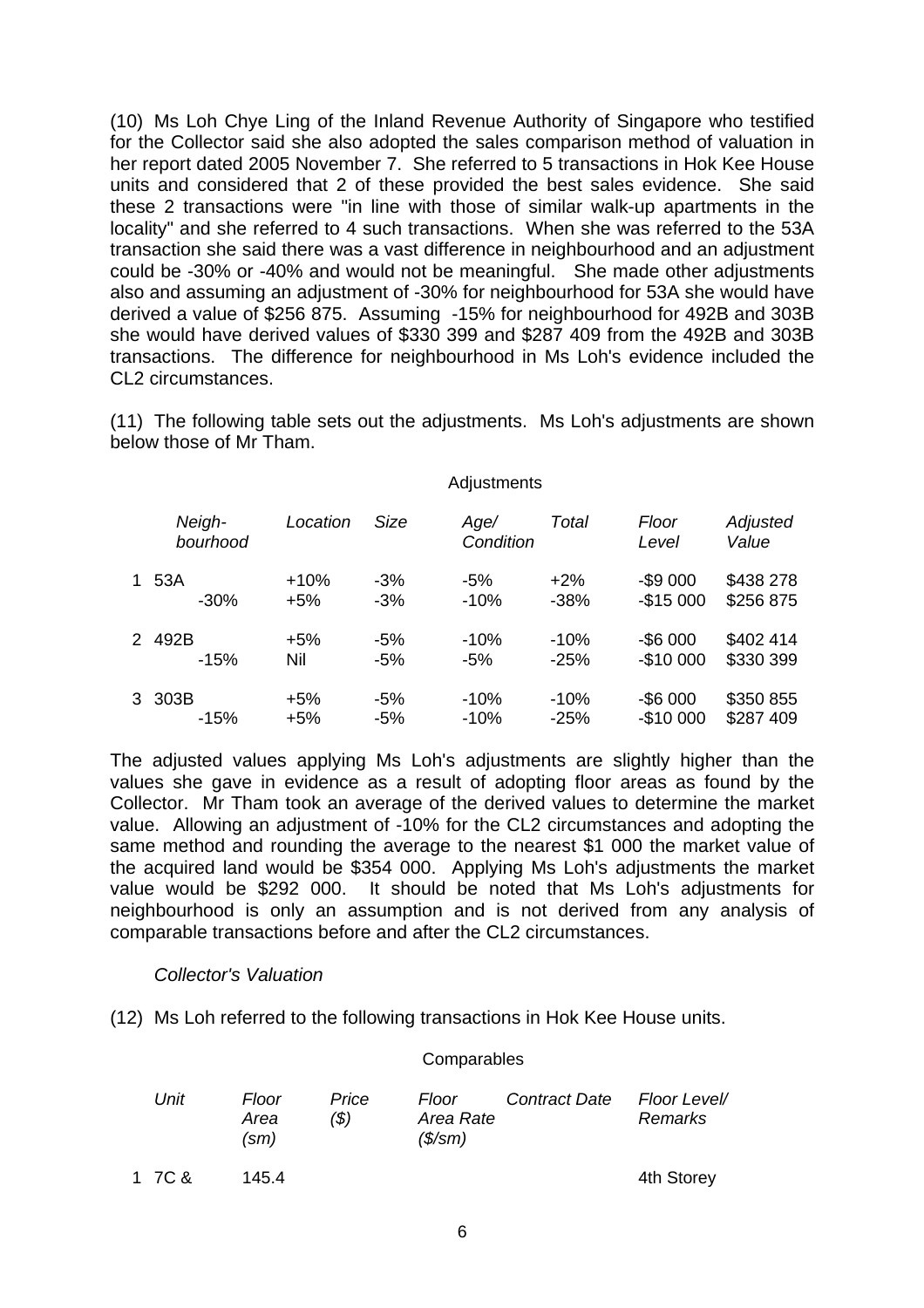| 1R    | <u>77.0</u><br>222.4 | 365 000 | 1 641.19    | 2004 Aug 30 |                                |
|-------|----------------------|---------|-------------|-------------|--------------------------------|
| 2 1 C | 193.2                | 265 000 | 1 371.64    | 2004 Aug 30 | 4th Storey<br>Mortgagee's Sale |
| 3 1 G | 145.4                | 330 000 | 2 2 6 9 6 0 | 2002 Nov 25 | 3rd Storey                     |
| 4 5F  | 140.3                | 490 000 | 3492.52     | 1996 Nov 6  | 2nd Storey                     |
| 5 5J  | 145.4                | 500 000 | 3 4 3 8.79  | 1996 Sep 12 | 5th Storey                     |

*(The floor areas have been re-stated according to the Collector's findings in the relevant appeals and the Floor Area Rate has been re-calculated accordingly.)* 

Ms Loh said in her report -

It is submitted that Comparables I and 2 within [Hok] Kee House as shown in Table 1 are the best sales evidence for the acquired property as their transactions were closest to the date of acquisition and thus most reflective of the condition and circumstances surrounding the acquired property as at the date of acquisition.

"Table 1" was a reference to the 5 Hok Kee House transactions set out above.

(13) 1R was a garage/quarters annexe unit and 7C a residential unit and the 2 units were together comprised in Lot U35299L and neither unit could be sold separately without the other. To estimate the value of 7C Ms Loh estimated the value of 1R and deducted this from the transacted price. She said there was a dearth of evidence of transactions in properties like 1R and for that reason she adopted the income method. She adopted a yield of 8%/y and a yearly rent of \$9 000 to derive a capital value of \$112 500 which she rounded down to \$110 000 so that the derived value of 7C was \$255 000. From this she took off \$5 000 for the floor level difference and derived a value of \$250 000 for the acquired land.

(14) In respect of the 1C transaction Ms Loh made an adjustment of +15% for size and -\$5 000 for floor level and would have derived a value of \$224 351. The transaction was a mortgagee's sale and she agreed to an adjustment of +10%. The derived value would have been \$249 295.

(15) Ms Loh said that these 2 transactions were in line with those of similar walk-up apartments in the locality and she referred to the following.

#### Ms Loh's Comparables

|  | Unit Street<br>Name  | <b>Floor Price</b><br>Area $($ \$)<br>(sm) | Floor<br>Area<br>Rate<br>$($\mathsf{/}sm)$ | Contract<br>Date | Remarks                         |
|--|----------------------|--------------------------------------------|--------------------------------------------|------------------|---------------------------------|
|  | 6 47A Guillemard Rd  | 83.0 200 000                               | 2410                                       | 2005 Apr 21      | 2nd Sty<br><b>Yr Built 1963</b> |
|  | 7 20A Lor 22 Geylang | 83.8 275 000                               | 3 2 8 2                                    | 2004 Mar 4       | 2nd Sty                         |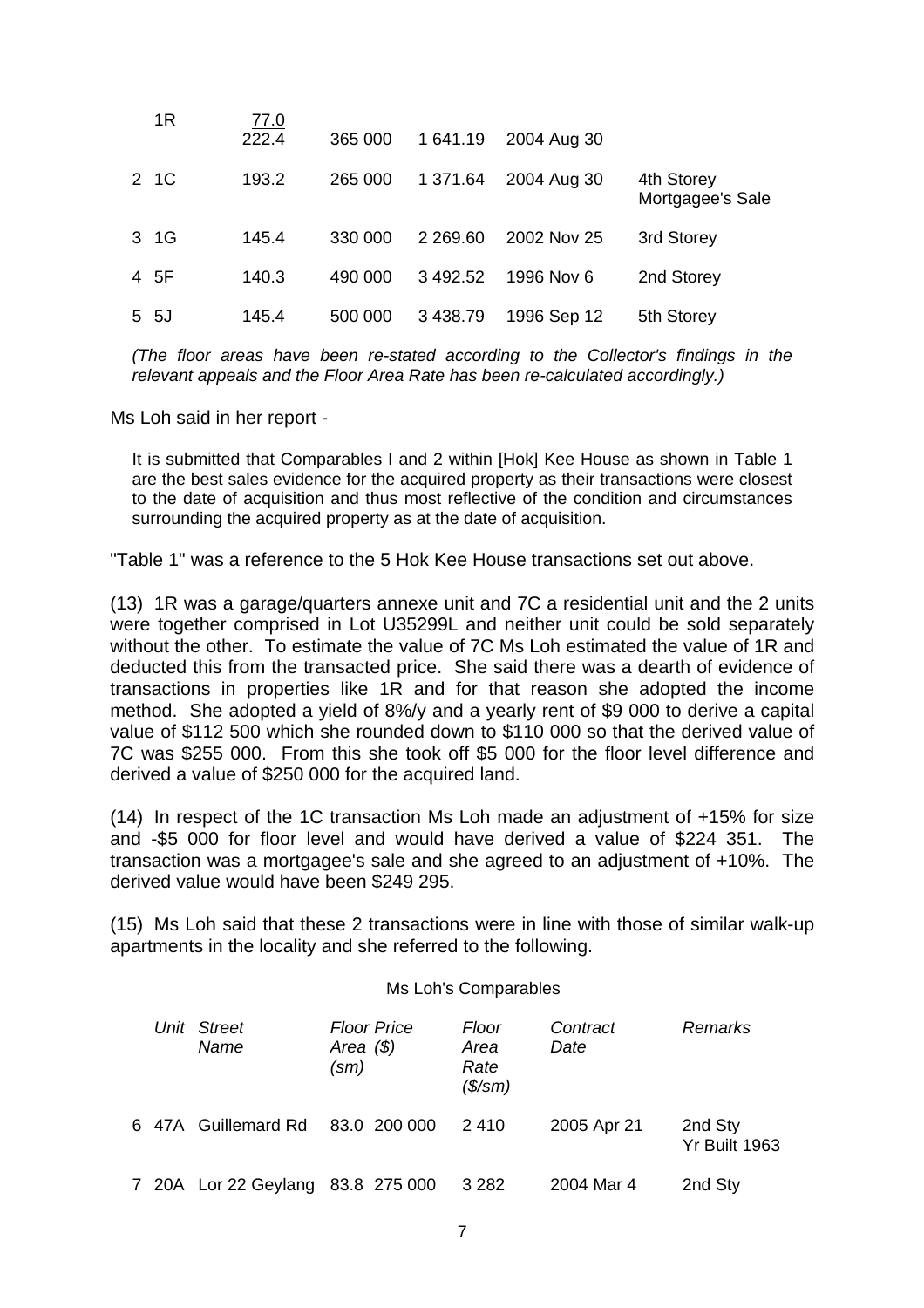|  |                                  |  |         |            | <b>Yr Built 1965</b>                              |
|--|----------------------------------|--|---------|------------|---------------------------------------------------|
|  | 8 29C Lor 34 Geylang 100 232 000 |  | 2 3 2 0 | 2004 Nov 5 | 4th Sty<br><b>Yr Built 1977</b>                   |
|  | 9 28D Lor 30 Geylang 112 280 000 |  | 2 500   | 2005 Apr 5 | 3rd Sty<br>(Mortgagee's<br>sale)<br>Yr Built 1968 |

Adjustments would have to be made for size in each case and for floor level and for time as appropriate.

*Board's Decision* 

*(1) Comparables* 

(16) Both Mr Tham and Ms Loh have adopted essentially the same method of valuation. They have both attempted to infer from past transactions the price which a bona fide purchaser might reasonably be expected to pay for the acquired land on the basis of its existing use which is as a residential unit ("existing use price"). There is no evidence as to its use for the purpose designated in the Development Baseline or for any other purpose and having regard to s 33(5)(e) the market value is deemed not to exceed the existing use price. Transactions in residential units in Hok Kee House would generally provide the best material from which to infer such price and there are before this Board 4 such transactions (and one transaction in a mixed 2 unit lot) all of which were referred to by Ms Loh in her report. All the other transactions referred to by both of them will also be taken into consideration as they provide a useful guide.

*(2) 7C & 1R PLR* 

(17) As noted above 7C was a residential unit but 1R was a garage/quarters unit and both were comprised in one and the same Lot U35299L and had to be sold together. There is no evidence as to the existing use of 1R as at the date of the transaction but the purchaser used the first storey as a store for business purposes and the second storey as living quarters for workmen and it is likely that 1R was bought (together with 7C) not for any use ancillary to the use of 7C as a residential unit but for mixed use. The floor area of 1R is relatively quite substantial. It is 77sm or slightly more than half the floor area of 7C and its different use cannot be disregarded. It is unlikely that the purchaser of 1R and 7C was representative of the most probable buyer of the residential unit 3D or of 3D as a residential unit as at the acquisition date. In the decision of this Board the 1R and 7C transaction is not a comparable transaction.

(18) There is also some difficulty in the way of determining the value of 1R. There is no evidence that there was a market for this type of property as at the acquisition date or at any time before or even after. Ms Loh said that there was a dearth of sales evidence of such units. She has identified no such transaction. There is no evidence that the market (if there was such a market) associated the productivity of properties such as 1R with the income stream. (See para (23) of the Reasons in the Board's Decision dated 2004 August 28 in AB 72001.074 and the work cited.) On the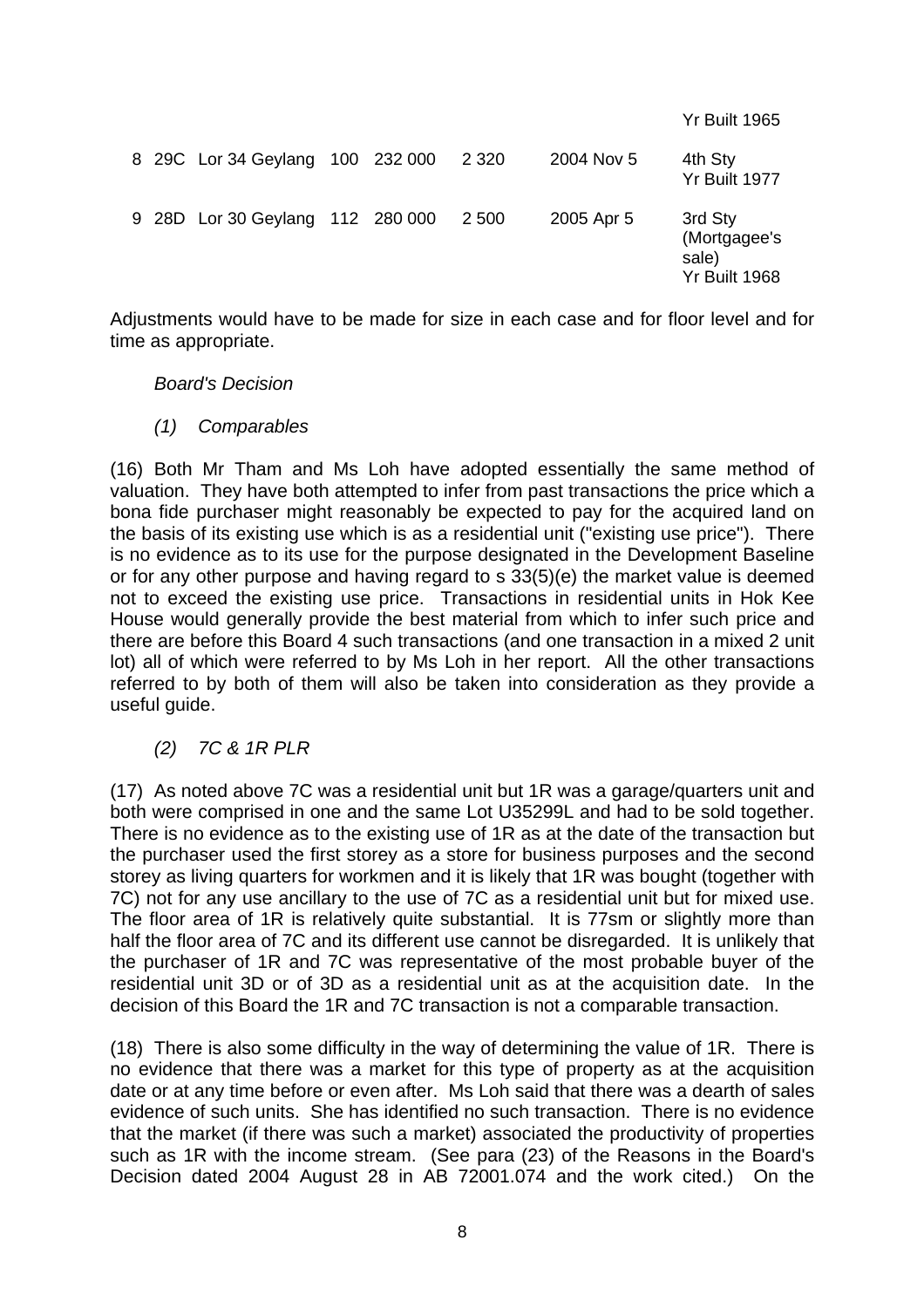evidence it is inappropriate to determine the transacted price of 7C by attempting to value 1R by the income method and deducting this value from the price at which 7C and 1R (together as one lot) was transacted.

*(3) 1C PLR* 

(19) It is not disputed that this transaction is a good comparable. Ms Loh has allowed an adjustment of +15% for size and +10% for mortgagee's sale. In the decision of this Board these adjustments appear reasonable. Ms Loh made no adjustments for the CL2 circumstances as the circumstances were substantially the same as at the acquisition date and this Board agrees.

*(4) Time* 

(20) Ms Loh made no adjustment for time but prices of residential units in the Central planning region (as well as in other planning regions) were higher in the third quarter of 2005 than in the same quarter the previous year. The Property Price Index ("PPI") (Urban Redevelopment Authority, *Property Market Information*) was 114.7 for the third quarter of 2004 and 120.9 for the third quarter of 2005. In this Board's decision some account has to be taken of a difference for time. Allowing +15% for size, +10% for mortgagee's sale and assuming an adjustment by the PPI ratio for time will give a value of \$262 770.

*(5) 1G, 5F & 5J PLR* 

(21) 1G was transacted after the announcement of the CL2 construction but before the hoardings came up and 5F and 5J were transacted even before the project was announced. Mr Tham said he would allow -10% for the CL2 circumstances. In respect of the 53A transaction Ms Loh said an adjustment for neighbourhood (which included the CL2 circumstances) could be -30% or -40% but for 492B and 303B she allowed only -15%. Both are agreed and there can be no doubt that the effect of the CL2 circumstances is to lower the market value. It may be difficult to estimate the impact of the works on the market value of the Hok Kee House units but it is not impossible to obtain a useful guide.

(22) 1G was transacted in the quarter when the PPI was 110.9 and 5F and 5J were transacted when the PPI was 174.2 and 169.1. Ms Loh said in evidence that for time she would make an adjustment of -50% for both the 5F and 5J transactions and she referred to LCL-60. There was no analysis in that document. All she said there was "Assuming prices in 1996 [were] roughly 2 times the prices as at date of acquisition, then ..." and she proceeded to conclude that "the imputed market values for 3D is thus \$250 000 to \$230 000" after allowing -\$15 000 for floor level for the 5F transaction. She did not refer to any sales comparison or any other market evidence to support her assumption. Assuming an adjustment by the PPI ratio for time the 5F transaction will give a value of \$352 437 and the 5J transaction will give a value of \$357 481. A similar adjustment for time will give a value of \$359 757 from the 1G transaction.

*(6) Floor Level*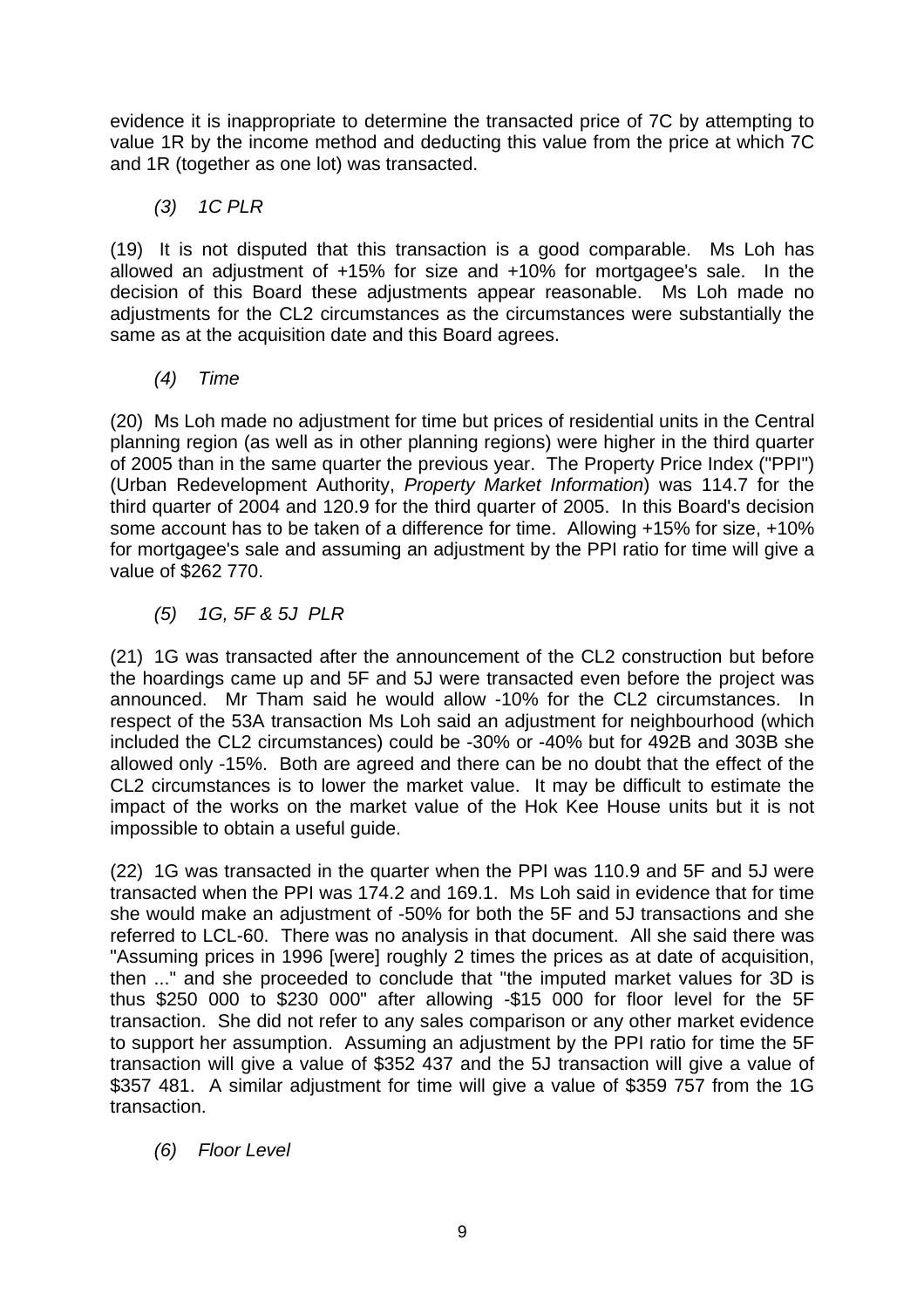(23) From the 1G, 5F and 5J transactions the adjusted values are \$352 437 for the second storey (5F), \$359 757 for the third storey (1G) and \$\$357 481 for the fifth storey (5J). From the 1G and 5J transactions the difference is about -\$2 276 for 2 storeys higher or say about -\$1 200/floor for each higher floor. Disregarding the difference for time in respect of the 5F and 5J transactions the 5F transaction will give a value of \$507 812 or about -\$7 800 for 3 storeys higher or about -\$2 600/floor for each higher floor. Allowing for the difference in time the effect is reversed. Mr Tham's evidence is that he would allow -\$3 000/floor for each higher floor. Ms Loh would allow -\$5 000/floor. -\$3 000 appears to be more reasonable in regard to residential units in Hok Kee House and this Board finds accordingly.

(24) It may now be convenient to set out in the table below the values derived from the 1C, 1G, 5F and 5J transactions as adjusted for size and mortgagee's sale in respect of the 1C transaction, and for time and floor level in respect of all the transactions.

#### Adjustments

| Unit  | Price<br>(\$) | Value Adjusted Floor Level<br>For Size,<br>Mortgagee's Sale,<br>Time | (\$)    | <b>Value Further</b><br>Adjusted<br>For Floor Level |
|-------|---------------|----------------------------------------------------------------------|---------|-----------------------------------------------------|
| 1 1 C | 265 000       | 262 770                                                              | $-3000$ | 259 770                                             |
| 2 1G  | 330 000       | 359 757                                                              | $-6000$ | 353 757*                                            |
| 3 5F  | 490 000       | 352 437                                                              | $-9000$ | 343 437*                                            |
| 45J   | 500 000       | 357481                                                               | (Nil)   | 357 481*                                            |

\* Not adjusted for CL2 circumstances

The 1G, 5F and 5J transactions have not been adjusted for the effect of the CL2 circumstances. It appears from the table that the average of the values derived from these transactions before adjusting for floor level (\$356 558) exceeds the value derived from the 1C transaction (which does not have to be adjusted for the CL2 circumstances and before adjusting for floor level) by about 26%. Ms Loh's adjustment of -30% (for the 53A transaction) for neighbourhood which includes these circumstances appears to be more reasonable than Mr Tham's adjustment of -10% but in the circumstances of this case it is not necessary to come to any decision on this. Ms Loh assumed -15% for the 492B and 303B transactions and unless the other neighbourhood considerations are very substantial (as to which there is no evidence) it is difficult to reconcile this with her earlier evidence that it could be -30% or -40% and would not be meaningful.

*(7) Market value* 

(25) On the evidence and the facts agreed or not disputed this Board finds:

(a) that the market value of the acquired land as at the acquisition date was \$260 000; and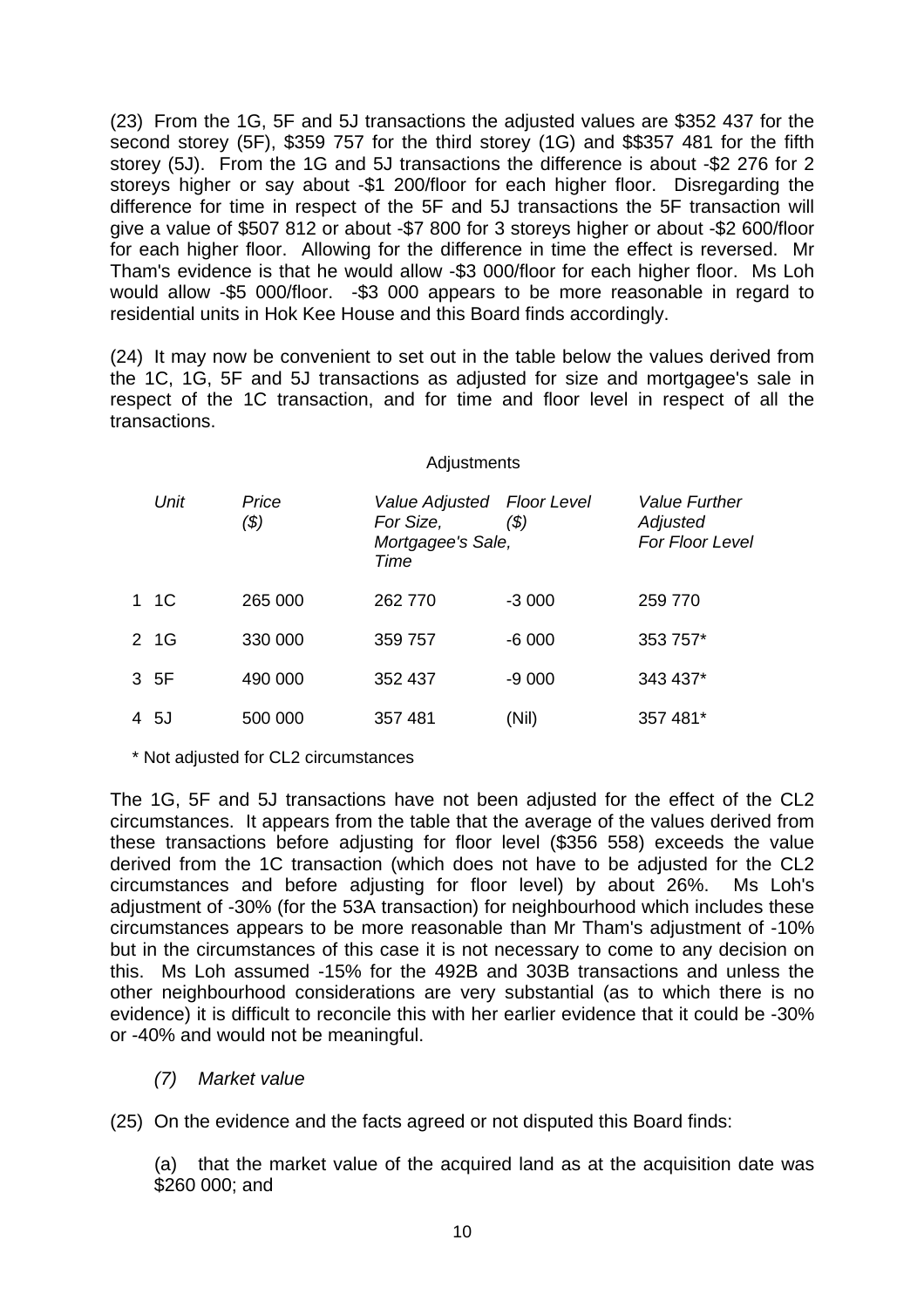(b) that this does not exceed the existing use price or the Development Baseline use price.

# *(8) Expenses*

(26) The appellant claims \$50 000 for "renovation cost of new HDB flat (if granted) under s 33(1)(e). No evidence has been adduced as to any HDB flat whether new or otherwise having been "granted" or otherwise made available to the appellant and it has not been submitted to this Board that the appellant or the second respondent has incurred any expense which may be related to such renovation.

(27) The appellant claims \$2 000 for "removal cost". Again there is no evidence of any such expense having been incurred. The acquired land was not his residence as at the acquisition date but that of the second respondent and it was the second respondent who has been compelled to change his residence in consequence of the acquisition. The Collector said in his grounds of award that he took into consideration the reasonable expenses the second respondent would incur in order to vacate the acquired land and he allowed \$10 212 for such expenses.

(28) The appellant further claims \$2 050 for "valuation report fees" and \$4 000 for consultancy fees in consequence of the acquisition under s 33(1)(f). No evidence of such fees has been adduced and this Board has not heard any submission from counsel for any of the parties. It is clear that no reissue of title is necessary or arises in this case at all and the condition for any fees to be taken into consideration has not been satisfied. The acquired land is the whole of Lot U35280T and the interest claimed is such interest as the appellant or the second respondent may have under Subsidiary Certificate of Title in Volume 62 Folio 197 for Lot U35280T. No other land or interest in land is comprised in this lot or in or evidenced by this Subsidiary Certificate of Tile.

(29) The parties have agreed and this Board finds that the second respondent has been compelled to change his residence in consequence of the acquisition and that \$10 212 is the amount of reasonable expenses incidental to that change. This will be taken into consideration in determining the amount of compensation to be awarded.

## *Apportionment*

(30) The Collector awarded the whole of the compensation to the second respondent. The appellant claims the whole of the compensation or such other amount as the Board may award and the second respondent says that the Collector's award in respect of apportionment is correct in law and fact and there is a dispute as to the apportionment of the compensation. In accordance with s 38(1) the Commissioner sitting alone shall decide the proportions in which the appellant and the second respondent are entitled to share in the amount of the compensation when such amount has been settled.

*Award*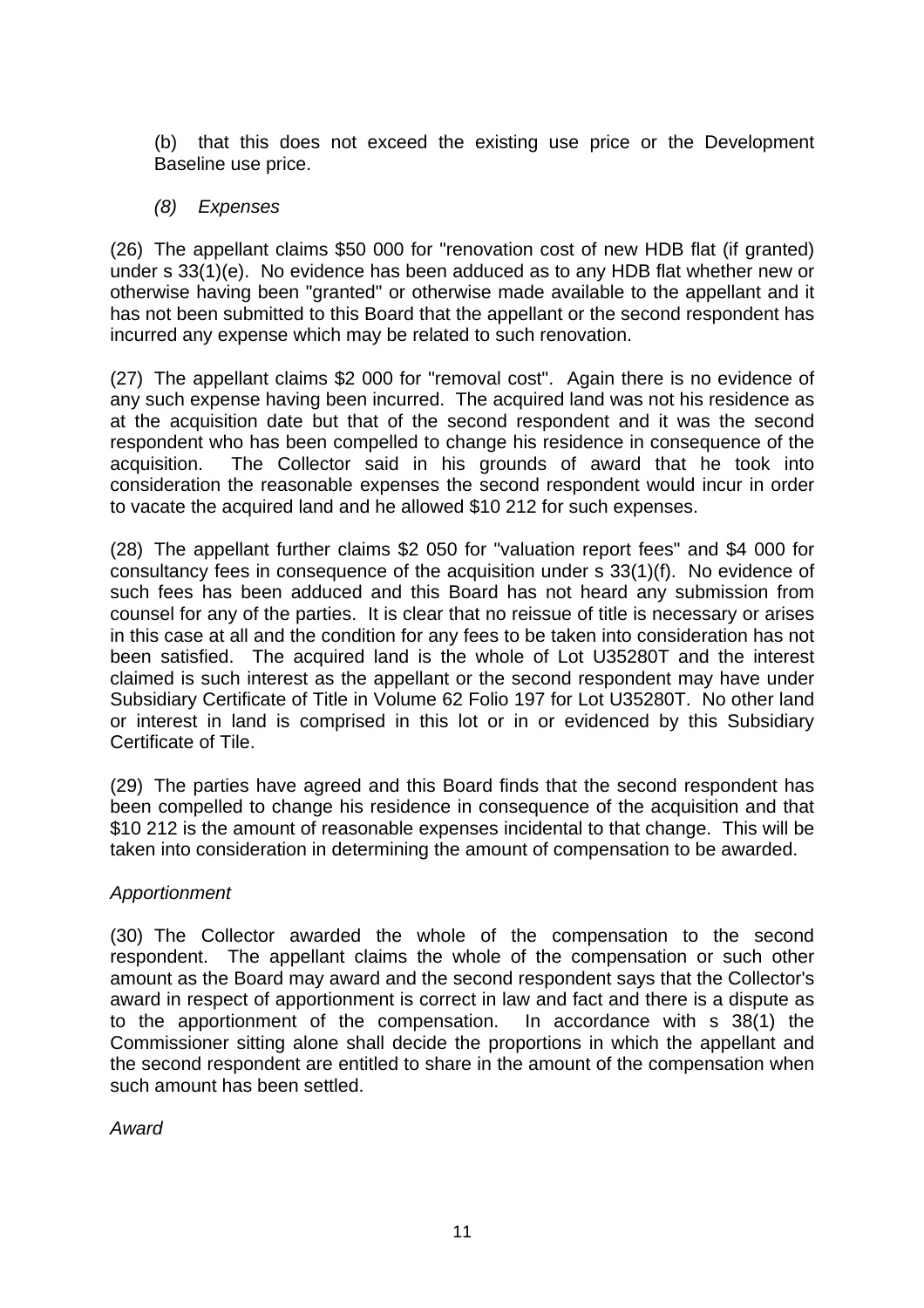(31) Taking into consideration the market value of the acquired land as at the acquisition date and reasonable expenses incidental to the change of residence this Board determines that the amount of compensation to be awarded for the acquired land is \$270 212. This exceeds the amount of the Collector's award and this Board orders that the Collector apply to the Registrar of the Supreme Court for an order to deposit the excess together with interest at the rate of 6% per year from the date of taking possession to the date of the deposit.

### *Costs*

(32) For the purpose of the inquiry held under s 10 the appellant made a claim of \$467 090. This was a claim made pursuant to the Collector's notice under s 8 and as it exceeds the amount awarded by this Board by more than 20% the appellant is not entitled to his costs in accordance with s 32(4). The second respondent has not appealed the amount of the compensation to this Board and there will be no order as to costs as between the respondents. Costs as between the appellant and the second respondent shall be borne by such of them as the Commissioner may determine in the proceedings for apportioning the amount of compensation.

Dated 2005 December 30

Commissioner of Appeals T Q Lim *SC*  Assessor Lim Lan Yuan Assessor Chua Koon Hoe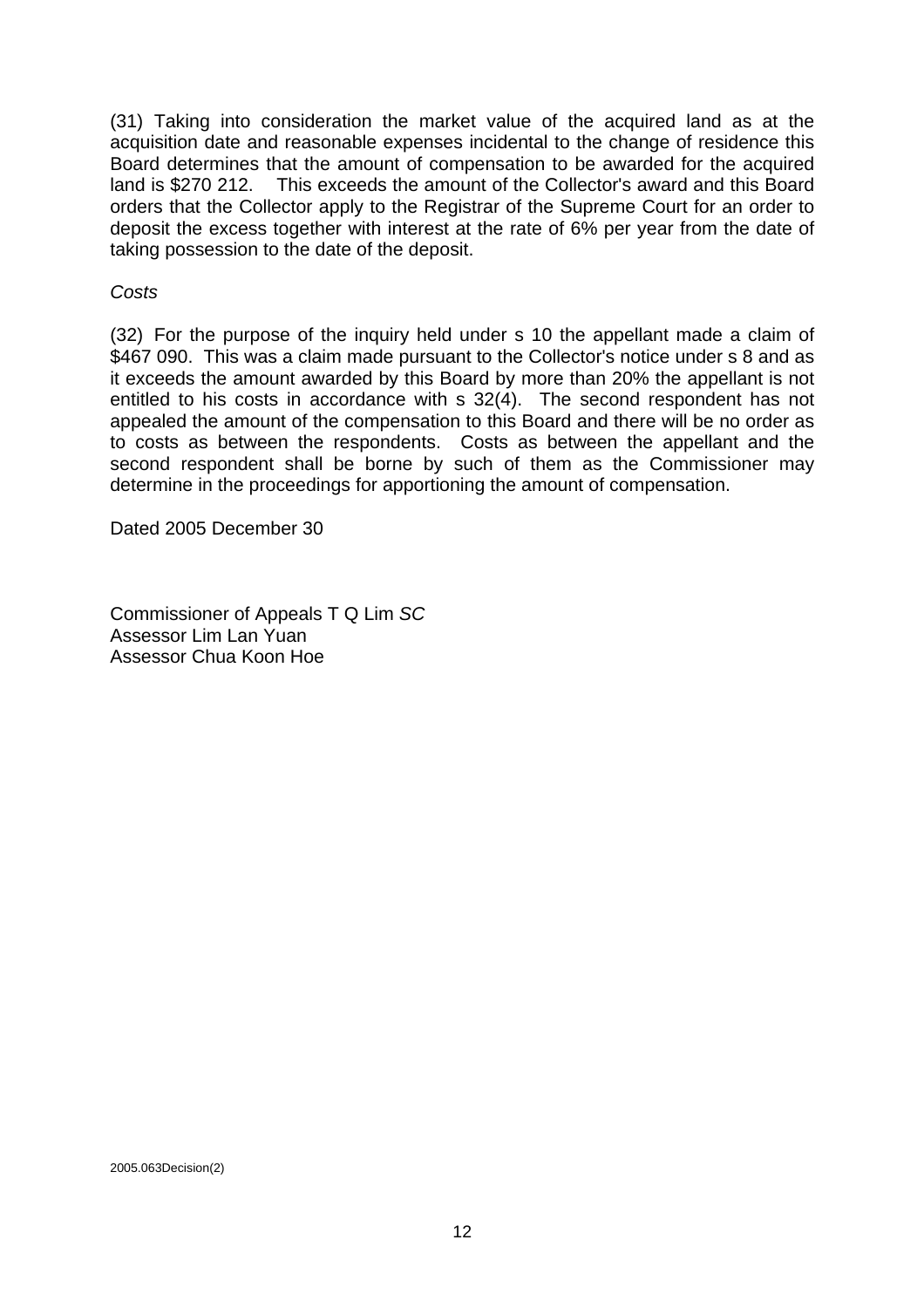Mr Aloysius Wee and Ms Noelle Seet for Appellant Mr Steven Lee for Second Respondent

## DECISION

of the Commissioner of Appeals as to the apportionment of the compensation

# *The dispute*

(1) The amount of the compensation to be awarded for the acquisition of land at Lot U35280T of Mukim 24 together with the residential unit at 3D Paya Lebar Road has been settled and there is a dispute as to its apportionment between the appellant and the second respondent. The dispute has been noted above and is repeated here for convenience. The Collector awarded the whole of the compensation to the second respondent. The appellant claims the whole of the compensation or "such amount as the Board may award". The second respondent says that the Collector's "award in respect of apportionment is correct in law and fact" as (among other reasons) he "is clearly shown to be the legal owner" and "is not holding [the acquired land] on trust for the benefit of the appellant or anybody else".

(2) By an assignment dated 1972 December 29 (Registered in Volume 1932 No 146) ("1972 assignment") Mah Lai Sim who was then entitled to the acquired land ("3D") for the residue of the term of 999 years from 1966 January 1 assigned it to the second respondent and Tan Loon Khoh (together "purchasers") as joint tenants. It was recited in the 1972 assignment that she had agreed to sell 3D to the purchasers for the price of \$20 000 and the assignment was made pursuant to the agreement for sale and in consideration of the payment of the price by the purchasers the receipt of which she acknowledged. Subsequently the second respondent and his family and Tan Loon Khoh moved in and lived there together.

(3) By an indenture or deed of release and assignment dated 1980 May 17 (Registered in Volume 2170 No 106) ("1980 release") Tan Loon Khoh released and assigned the whole of his right title estate and interest in 3D to the second respondent and he moved out to live at an HDB apartment which he had purchased. It was recited in the 1980 release that Tan Loon Khoh had agreed to sell his right title estate and interest to the second respondent for the price of \$45 000 and the deed was made pursuant to the agreement for sale and in consideration of the payment of the price by the second respondent the receipt of which Tan Loon Khoh acknowledged. The second respondent and his family continued to live at 3D until its acquisition.

(4) The appellant said in his affidavit that he paid the purchase price of \$20 000 under the 1972 assignment. He said he arranged for the 1972 assignment to be entered into with the purchasers for the reason that he "wanted to ensure that the property would not be affected should [he] become personally liable for any business failure". The second respondent said in his affidavit that he "was the one who put up the purchase price when 3D Paya Lebar Road was purchased". He also said that "in 1980 Tan Loon Khoh's interest in the property was transferred to [him] for a consideration of \$45 000" and that he paid him the \$45 000.

*The appellant & his family*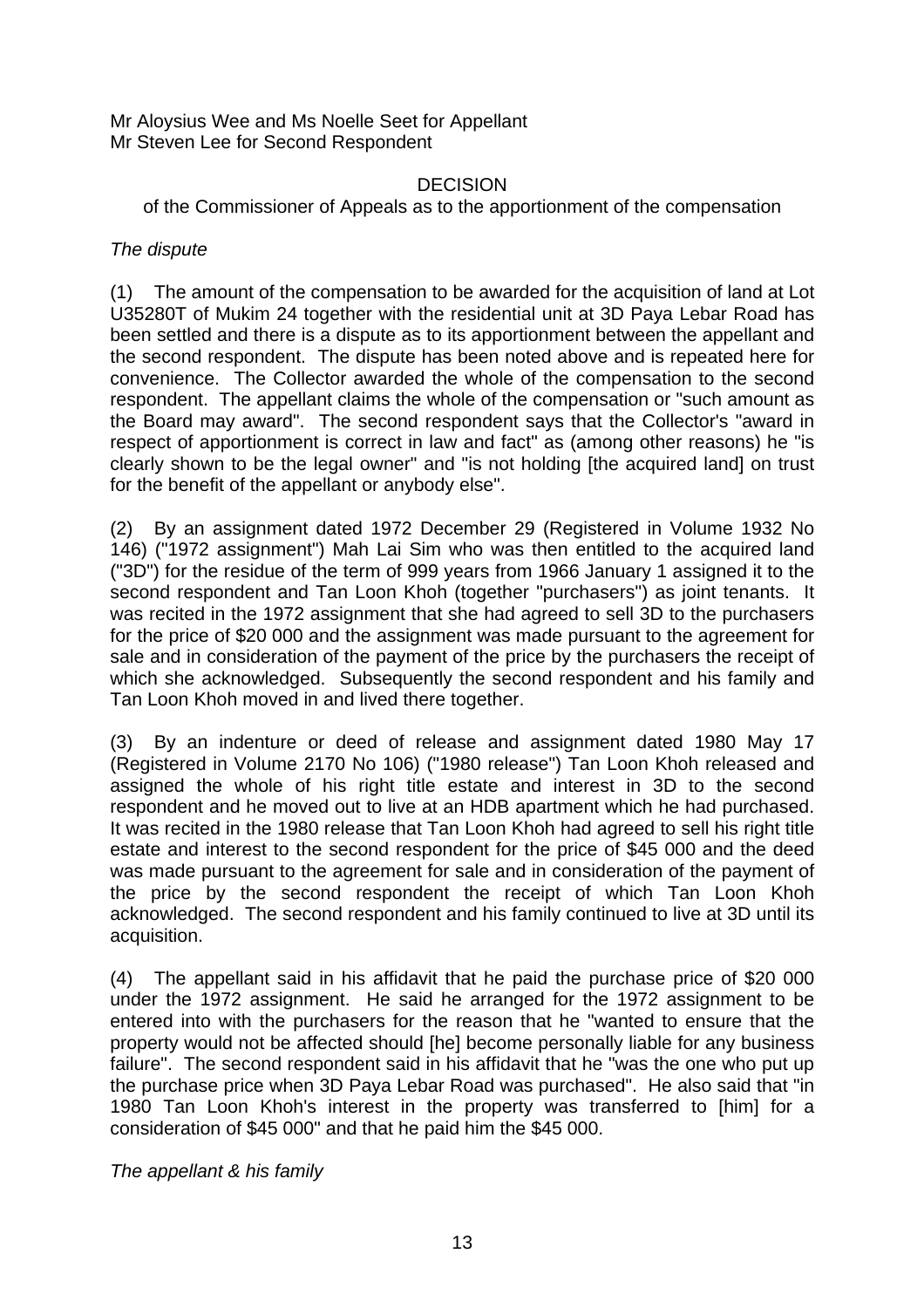(5) The appellant is now 96 years old. He would have been born in 1909. He has 9 children and the second respondent is the eldest. He was born in 1936 and would now be 69 years old. The other children and their years of birth are Tan Jong Kui, son, born 1940; Tan Yan Toi, daughter, born 1941; Tan Joon Khoh, son, born 1946; Tan Wan Jing, daughter, born 1949; Tan Sui Siang, son, born 1950; Ng Joo Kim, daughter, born 1952; Tan Hong Mui, daughter; and Tan Joon Suah, daughter. Joon Khoh is Loon Khoh who is one of the purchasers under the 1972 assignment. The names of the children and the years they were born were given by the second respondent but there is no dispute in this respect. The second respondent was brought by his mother the appellant's wife to Indonesia where he lived for some years before he came to Singapore. He said the last two children were born after he had left Indonesia and he was not sure of their years of birth. His mother died in 1996.

(6) The appellant and the second respondent were both born in China. The appellant made an affidavit which was interpreted to him in the *Fu Jian* dialect while the second respondent made an affidavit which was interpreted to him in the *Chao Zhou* dialect. At the hearing both gave evidence through interpretation in the *Chao Zhou* dialect.

## *From China to Singapore*

(7) The appellant said in his affidavit that he left China and went to Thailand "sometime around 1920". He would have been only about 11 years old then. He said he stayed there for 3 years and worked as a shop assistant in a traditional Chinese medicine ("TCM") medical hall which was owned by a relative. He then went to Batam in Indonesia where "he invested in several businesses". He would have been about 14 years old when he went to Batam. He stayed in Batam for "some 20 odd years". He said (and all this is still in his affidavit) that he came to Singapore "around 1950" with the second respondent and that by then he had three children, and he identified them as the second respondent, Jong Kui and Yan Toi. He said his wife remained in Batam with Jong Kui and Yan Toi.

(8) According to his evidence he would have been in Batam between about 1923 and 1943 or for some "odd years" more. He would also have left Batam "around 1950" to come to Singapore. There appears to be a period of some years not accounted for. His son Sui Siang was born in 1950 but apart from him the appellant already had 5 children by then. He said he had three children when he came to Singapore. If he did then he would have left Batam for Singapore between 1941 (when his third child Yan Toi was born) and 1946 (before his fourth child Loon Khoh was born).

(9) Under cross examination the appellant said that after coming to Singapore he subsequently brought his family out from Batam. Initially he came to Singapore by himself. He "checked out" the situation and found that he could make a living and he brought his family out. He said this was one or two years later. When he was asked he affirmed that he brought his whole family out in 1952. Later he said it was his wife who brought them out. He said the second respondent and Loon Khoh came to Singapore together with his wife. In his affidavit he said he came to Singapore with the second respondent as noted above.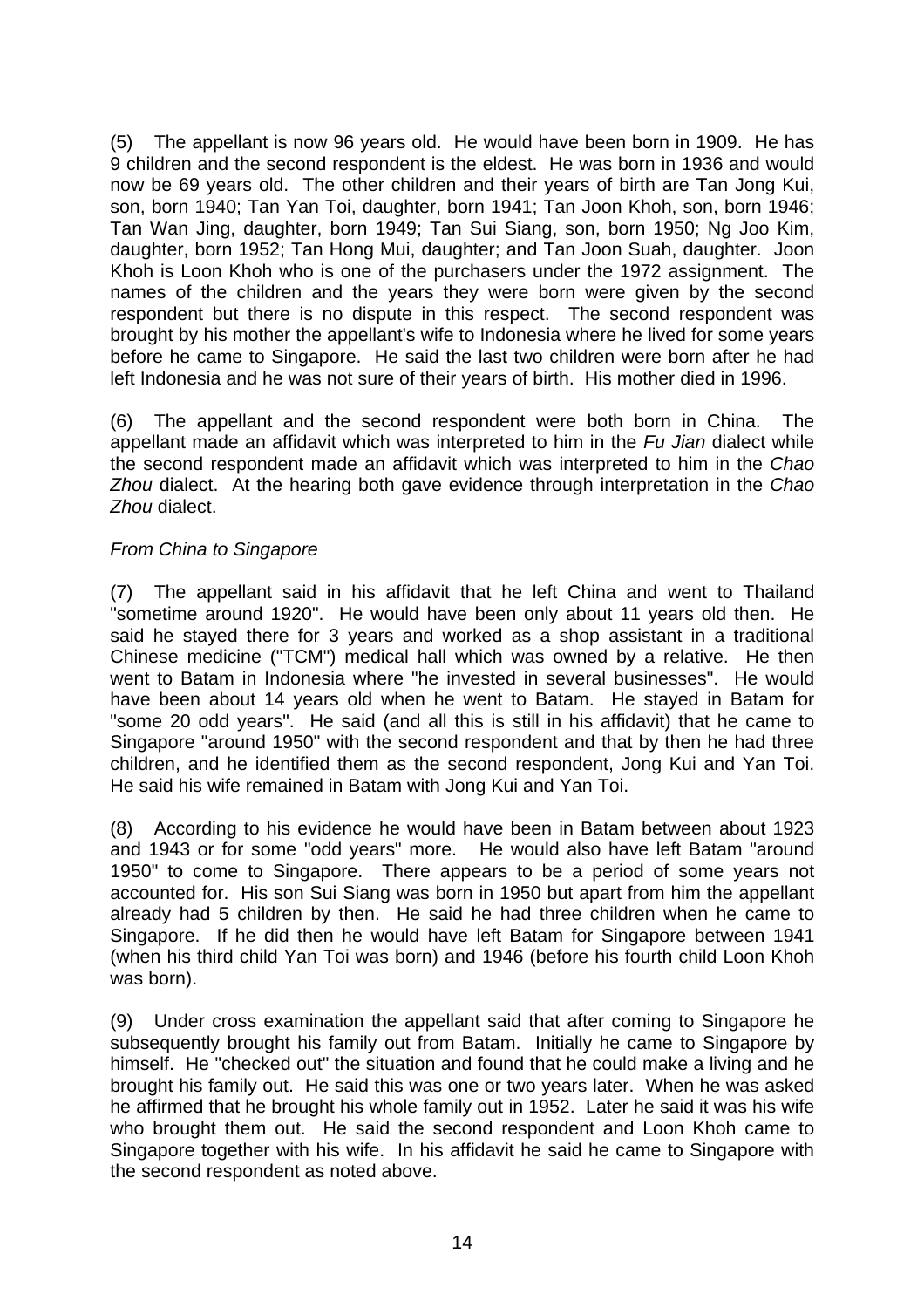(10) The appellant's seventh child Joo Kim was born in 1952 and assuming that she was included in his "whole family" that he brought to Singapore then the two youngest children Hong Mui and Joon Suah would have been born in Singapore or while the family were living in Singapore and not in Indonesia. The two youngest children were not part of the "whole family" that he brought to Singapore.

(11) The appellant said in his affidavit that "during this time" meaning the time between his coming to Singapore in about 1950 and the "one or two years later" in 1952 when he brought his whole family out his "businesses in Batam were managed by [his] second son Tan Jong Kui". Jong Kui was born in 1940 and would have been about 10 to 12 years old "during this time" if the appellant came to Singapore in about 1950 or even much younger if he came when he had only three children as he said.

(12) The appellant went on to say in his affidavit that "[his] businesses did well and that gave [him] a good income for [himself] and [his] family" and that when he had settled down in Singapore he arranged for the whole family to come from Batam. That was in 1952 as he said. Under cross examination he admitted that the family's only business in Batam was that of a provision shop. There was no other business in Batam whether owned by him or his family.

(13) The appellant said in his affidavit that he came to Singapore together with the second respondent as noted above. He said his wife and the other two children remained in Batam. He went on to say immediately after in the next paragraph of his affidavit that "[he] stayed at 47 Rochor Road with [his] family". There was a TCM medical hall there which was owned by a relative and he said he worked there as a shop assistant for \$8/day. I pause to observe that this would have been a very good daily wage.

(14) Under cross examination the appellant said that initially he lived at Lorong 24 Geylang. When the appellant was re-examined he said that when he came to Singapore he worked as a shop assistant at the medical hall at Rochor Road and that he "stayed there". There appears to be some doubt as to whether he ever lived at Lorong 24 Geylang or at 47 Rochor Road with his "family" if he did bring the second respondent out with him from Indonesia or whether he ever worked at the medical hall there.

(15) The appellant said he left Batam to come to Singapore where he "checked out the situation" and found that he could make a living. He also worked as an employee of his relative at the Rochor Road medical hall for \$8/day. When he was asked why he left Batam where his businesses or business did well he said he was "worried there might be riots in Indonesia" and so he left to come to Singapore. It appears that he was quite content to leave his wife and 6 or 7 young children behind one of whom Jong Kui who was not more than 10 to 12 years old was left to manage his businesses or business there.

(16) The appellant said he lived at Lorong 24 Geylang initially as noted above. He said he bought the house there but he could not say when he did that as it was a long time ago. He said he paid for it and the title deeds were in his name. Regrettably title searches were not made or if they were the particulars were not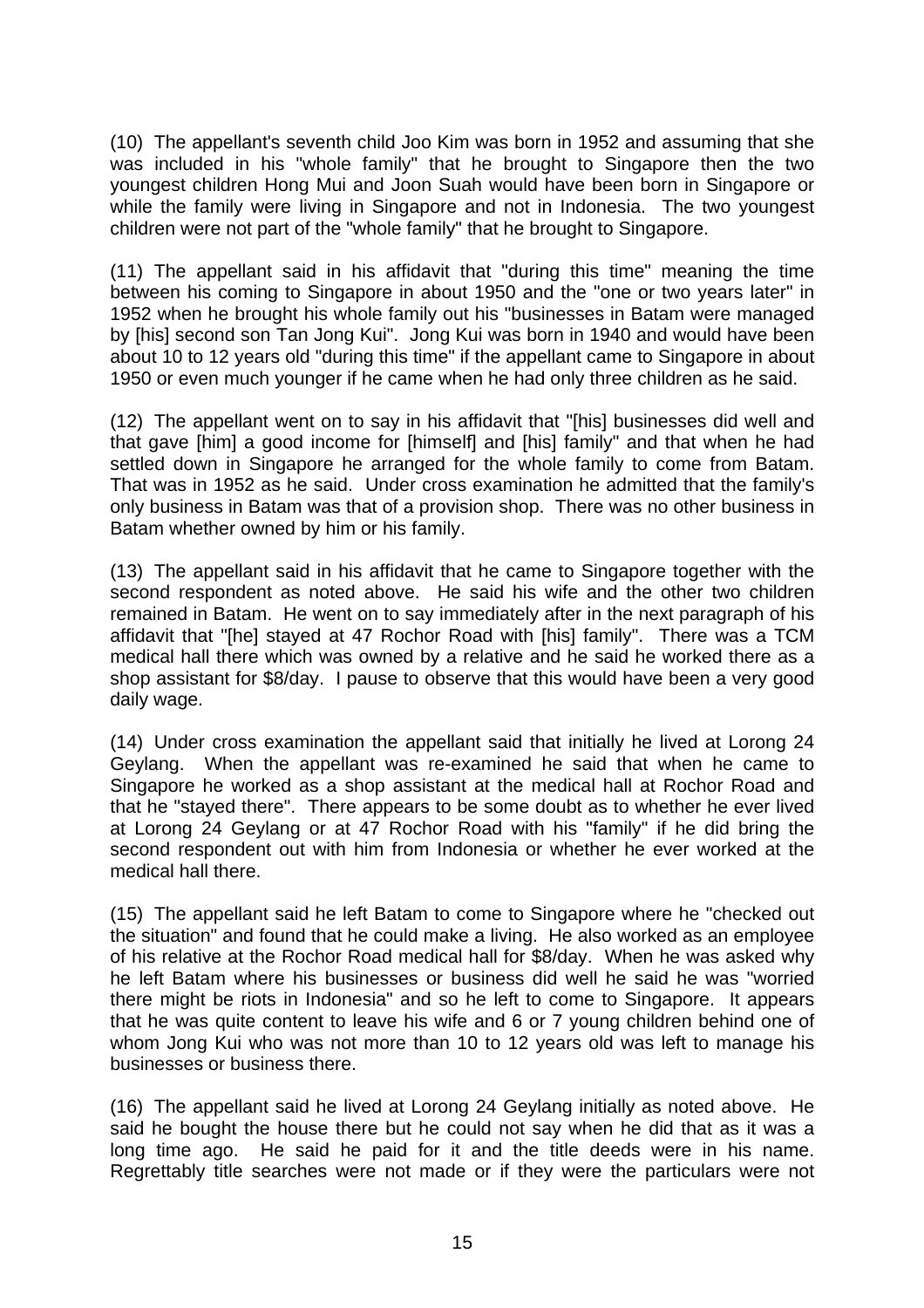produced before me. If the appellant lived there initially and bought the house he would more likely than not have bought it before he went to live at 47 Rochor Road. He would have bought it while he was "checking out the situation" and working or even before commencing work as an employee of his relative if in fact he did work there.

(17) The second respondent said in his affidavit that in Indonesia his mother "was running a provision shop" and his father the appellant was "a man of leisure and a gambler" and "he was not at home most of the time". He went on to recount the ill treatment he and sometimes his mother received from the appellant and said that it was a "terrible childhood except for the love and caring of [his] mother". When he was 17 years old he said he heard from people who visited the provision shop that it was easy to make money in Singapore and he decided to come to Singapore. His mother supported his decision and with some money from her he came to Singapore. He said that was "around 1953 when [he] was about 17 years old". He said "[he] left behind [his] parents and [his] 6 other siblings in Indonesia" and his "2 other siblings who were born after [he] left Indonesia".

(18) He said in his affidavit that "[his] life in Singapore started at 'Tong Eng Medical Hall' which was then at 47 Rochor Road" and which "belonged to a relative and [he] took up residence [there] and worked [there]". While working at Tong Eng he was at the same time "doing trading and eventually also did remittance services for which [he] received commissions". He said "money was good and easy to make as long as one was willing to work extra hard" and "[he] managed to accumulate a substantial amount of money". He was not asked but "remittance services" business is commonly understood as the business of receiving money in Singapore and making the equivalent in foreign currency available for the use of the customer overseas probably Indonesia in his case and *vice versa* or performing services related to such business.

(19) Under cross examination he said while he was employed in Tong Eng he did "everything in the shop". He said his monthly wage was \$30 and when he left his last drawn monthly salary was \$35.

(20) He said in his affidavit that when he was in Singapore he was in contact with his mother who visited him "every once in a long while". On one such visit she brought Loon Khoh with her and asked him (the second respondent) "to enrol him in a school in Singapore and take care of him in Singapore". He could not remember when that was but Loon Khoh was then "very young" and "perhaps between 8 to 10 years old". Loon Khoh was born in 1946 and that would have been about 1954 to 1956 or about one to three years after the second respondent came to Singapore. He said they lived together at 47 Rochor Road and he enrolled Loon Khoh at a primary school in River Valley Road. He married in 1960 and later he bought a house at 53 Lorong 24A, Geylang. Loon Khoh lived there with him and his wife.

(21) Loon Khoh was not called as a witness. He attended the Collector's inquiry and represented the appellant who also attended in person. No member of the family other than the appellant and the second respondent testified. No other person was called who might have been able to assist with the evidence.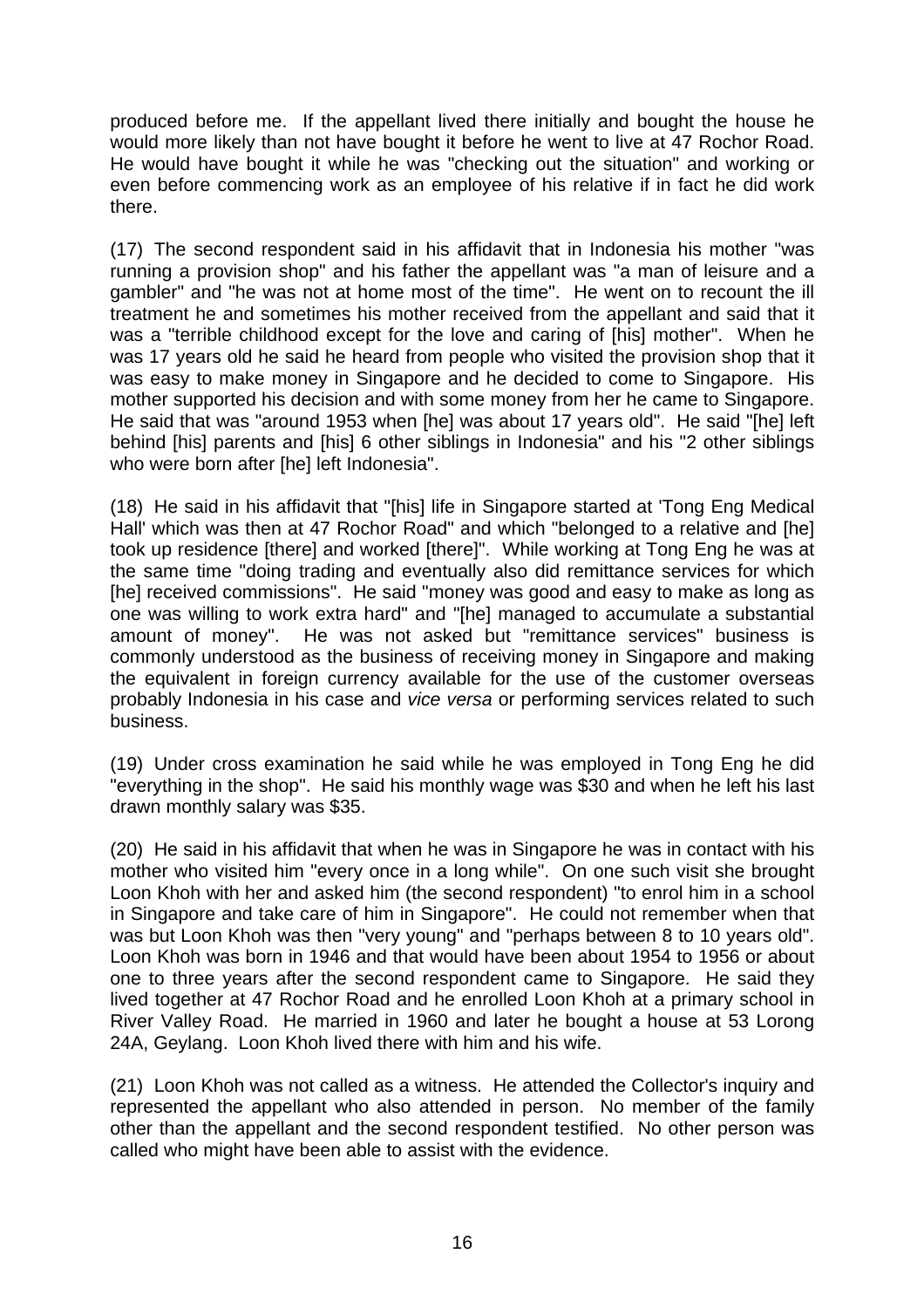(22) The appellant is 96 years old as I have noted above and some lapses in his memory would be quite understandable but his evidence was affected not just by lapses in memory. He gave contradictory evidence and appeared confused at times and his evidence was generally unreliable. He contradicted himself as to whether he came to Singapore with the second respondent. The second respondent said he came alone in about 1953 when he was 17 years old and left his parents and his 6 brothers and sisters behind in Batam and I find accordingly. The appellant contradicted himself as to where he lived initially when he came to Singapore. I find as the second respondent said that it was the second respondent who lived at 47 Rochor Road and worked at Tong Eng Medical Hall when he came to Singapore.

(23) I find that the appellant had no business of his own in Batam. The family had a provision shop and this was managed by his wife and it was his wife who brought the family up. The appellant was seldom home. He had no business in Batam or any business there that was managed by Jong Kui between 1950 and 1952 or at any time at all. He had no business there that did well or from which he derived any income for himself or his family. He did not buy any property in Geylang and he did not live in Lorong 24 Geylang.

(24) I find that Loon Khoh was brought to Singapore by his mother when he was only about 8 to 10 years old and he lived at 47 Rochor Road with the second respondent by whom he was brought up from then. He went along to live with the second respondent and his wife after he had bought the Geylang house. His mother visited the second respondent in Singapore more than once in the early years after 1953 but she and the appellant only came out to live in Singapore some time later.

(25) I find that during the time that he worked at Tong Eng the second respondent also did some trading and later remittance services business. He made money and in time he had sufficient savings to buy a house to live in and I find that he bought the house at 53 Lorong 24A Geylang and lived there with his wife and Loon Khoh.

### *3E Paya Lebar Road Meng Teck Medical Hall*

(26) The appellant said in his affidavit that "sometime around 1963 [he] was looking to purchase a property to move [his] family to and to run a medical hall" and "after some searching [he] found a property at Paya Lebar Road" and that "it was called Hok Kee house". He said "[he] then decided to purchase a flat at Hok Kee House from the developers Success Enterprises Limited". The "flat" was a first storey shop unit at 3E which was then referred to as Flat No 4.

(27) The appellant said he paid the option money of \$1 000 on 1963 July 3, \$4 000 on 1963 December 26, \$19 000 on or about 1965 September 13 and finally \$1 000 on or about 1966 December 3. He produced among other documents receipts from Success Enterprises for each of these payments, the first for \$1 000 originally in favour of a Tan Wee Chen with the name amended to Looi Choong, the next two for \$4 000 and \$19 000 in favour of Looi Choong and one for \$1 000 in favour of Tan Yan Toi and Tan Jong Kui. "Looi Choong" is the name by which the appellant is also known. He said he held a blue Singapore identity card which had his name as Tan Poh Hiang alias Looi Choong when he purchased 3E.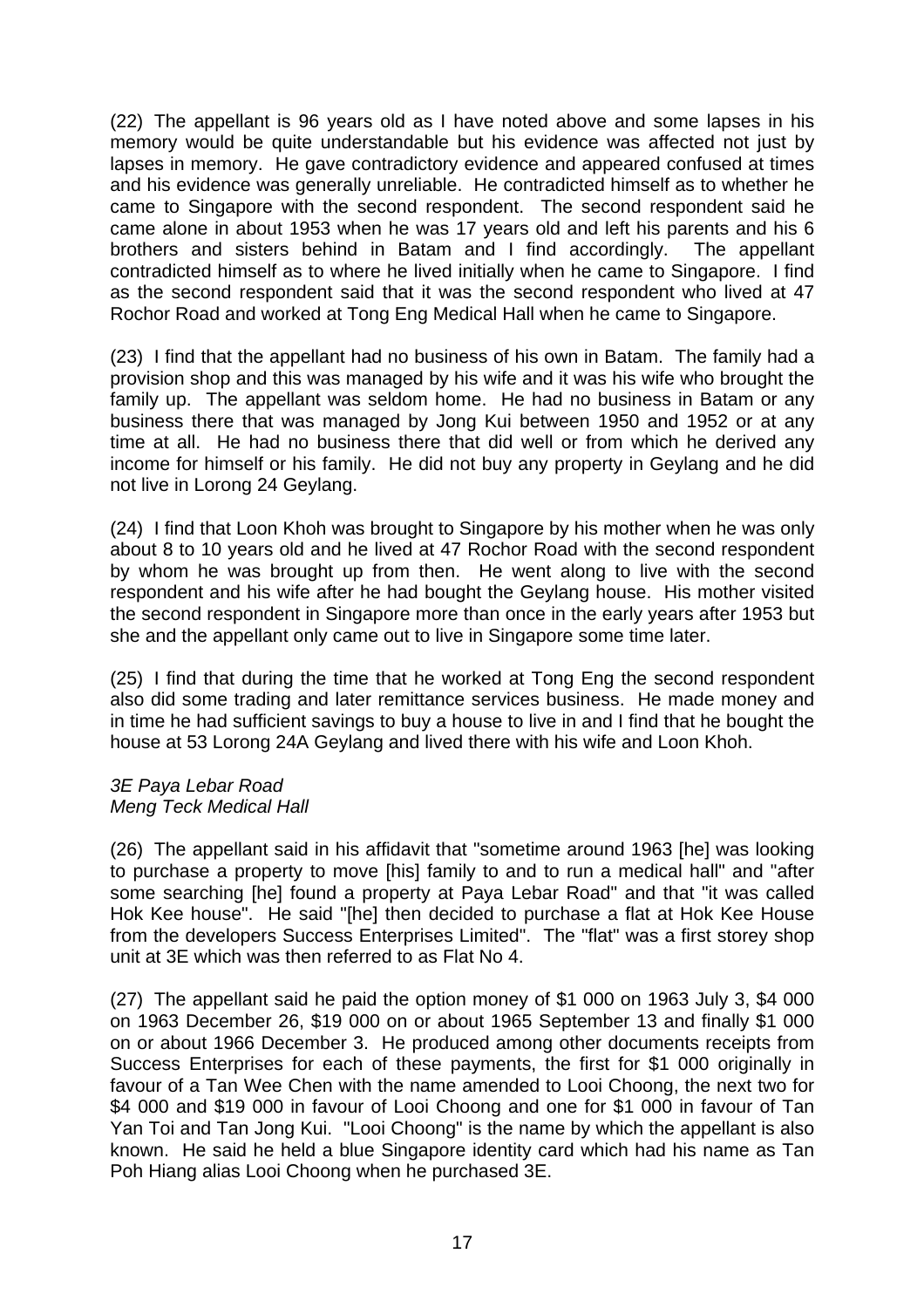(28) The appellant also produced a copy of a letter dated 1966 August 31 from him to Success Enterprises and Edward Y T Loke an advocate and solicitor by which he agreed and authorised them to have the lease for 3E executed in the names of his son Jong Kui and his daughter Yan Toi as tenants in common in equal shares. As to the reason for having the lease in two of his children's names he said:

I did this because as I was in business, I wanted to ensure that the property would not be affected should I become personally liable for any business failure.

I explained to my son, Tan Jong Kui, and my daughter, Tan Yan Toi, the reason for my action and they understood my intention.

3E has also been acquired as have all the other units in Hok Kee House and an appeal against the award of the Collector is pending.

(29) The appellant said in his affidavit:

Once I got possession of 3-E Paya Lebar Road, I moved my whole family into the property. I also started my traditional Chinese medicine medical hall there under the trading name "Meng Teck Medical Hall". The 2nd Respondent also moved into the property and helped me in the business.

He denied that the initial purchase price was paid by the second respondent.

(30) The second respondent said in his affidavit that when he married "[he] had plans to open up [his] own medical hall business already" and in 1963 he came to know that Hok Kee House was being built. He said there was an office at the site and "[he] went there and put down a  $$1,000.00$  down payment". He said:

In 1965, 3E Paya Lebar Road was ready for occupation and I therefore moved in and started my own medical hall at 3E Paya Lebar Road. The full payment of \$25,000.00 for 3E Paya Lebar Road was made by me as I had the money and could afford it. I did not take any bank loan.

My medical hall was registered as "Meng Teck Medical Hall" (hereinafter Meng Teck) with me as the sole proprietor.

(31) Under cross examination he said he had no partners in Meng Teck. His wife and his brother Loon Khoh helped out but Loon Khoh was young then. When he was asked if the appellant helped out he said he did not. He said he did not know if the appellant had any experience working in a TCM medical hall but he (the appellant) travelled frequently between Singapore and Indonesia. He said he did not know if the appellant worked in Tong Eng.

(32) The second respondent said in his affidavit:

From the time I opened Meng Teck in 1965, he assisted me in keeping the accounts and reporting taxes and so forth. He had a full time job elsewhere and would do my accounts during the weekends.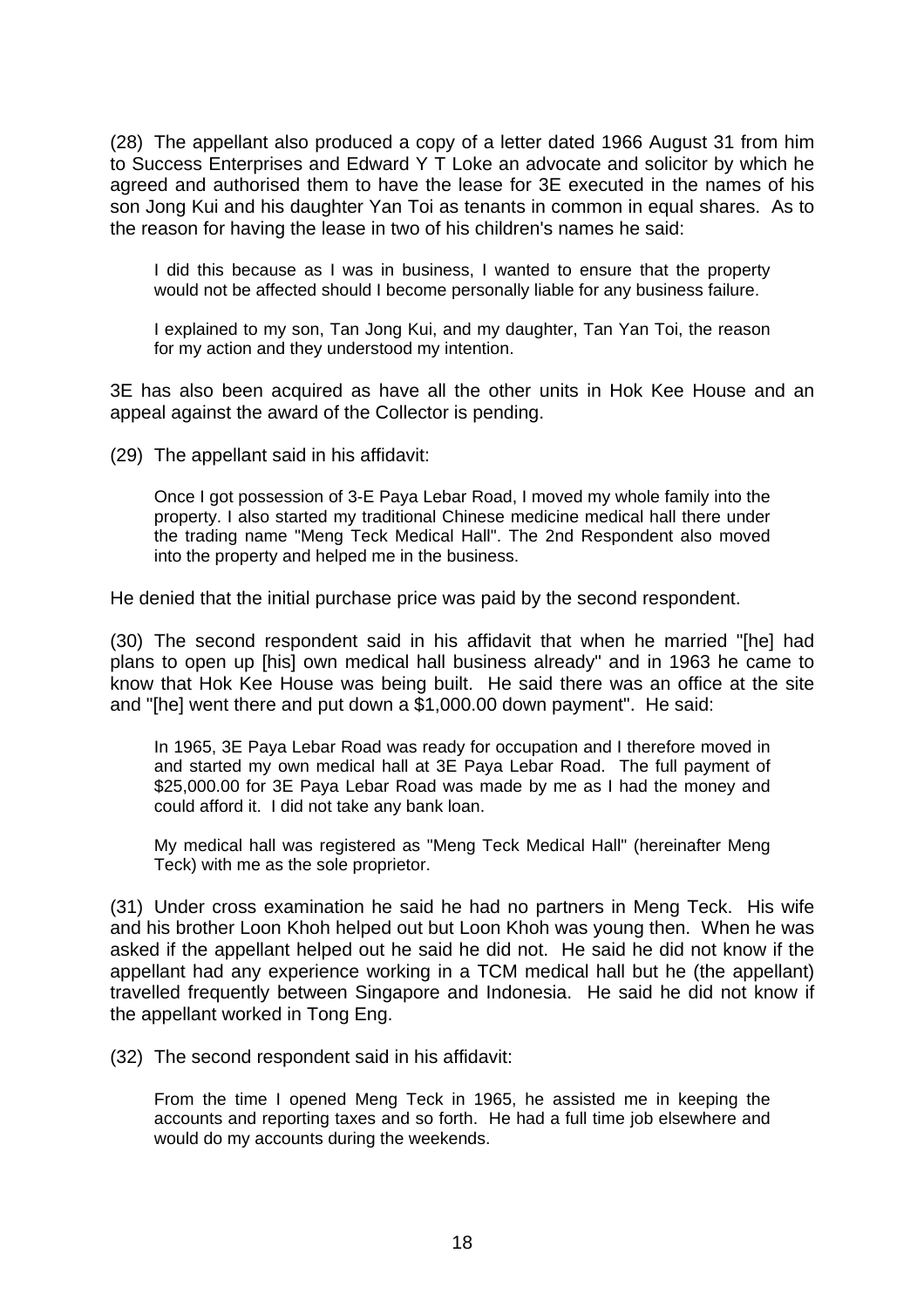"He" was a reference to Hong Kin Soon. He said that in 1965 his sister Yan Toi was already living in Singapore and Yan Toi was married to Hong who was an accountant and a graduate of Nanyang University.

(33) He said he was advised by Hong:

... that I may have a problem with the tax authorities if I put myself down as the owner of 3E Paya Lebar Road as I already had a house under my name in Geylang. He suggested that I put down Tan Jong Kui and Tan Yan Toi's name in the Lease document. I agreed and did so accordingly as I had great respect for Hong Kin Soon's advice as he was a university graduate.

He said his trading business was still very good when he started Meng Teck and he was still "doing trading as well" when he was "running" Meng Teck.

(34) Under cross examination the second respondent said that he paid \$1 000 in cash for the down payment. He said he asked Tan Wee Chen to make the payment and he was not given a receipt. He said the \$25 000 was paid in three instalments. When asked if he had any receipts he said he asked his father to make the payments on his behalf as he was busy in his shop and he had no time and he did not know if his father received any receipts. He was not asked but his shop would have been Tong Eng in Rochor Road until 1965 when as he said he opened Meng Teck.

(35) Sadly Hong has died as I was informed by counsel and Tan Wee Chen was not called to testify. Jong Kui and Yan Toi also were not called.

(36) The lease from Success Enterprises to Jong Kui and Yan Toi is not before me but it is not disputed that 3E was vested in them. The appellant said he paid the price for it. He produced receipts for the payments. When a document was placed before him at the hearing he said he could not see it. When asked when his eyesight started to fail so that he could not see documents his answer was "[he] would say this year". I think the documents such as the receipts would have been put together for him and he would have been told what they were or were supposed to be.

(37) The appellant had no means to start any business. He travelled frequently between Singapore and Indonesia and would not have been able to start any TCM medical hall business on his own and there is no evidence that he had any assistance except that he said the second respondent helped him in the business. The second respondent worked in a TCM medical hall since coming to Singapore as I have found. He had other businesses as well. I think it was the second respondent who started the business of Meng Teck at 3E and I find accordingly.

(38) The appellant had no means to buy 3E just as he had no means to start any business. I think the purchase price came out of the funds of the second respondent's trading and remittance services business and later the funds of Meng Teck and Hong's concern which prompted his advice might have been that the profits might not have been declared or correctly declared for tax purposes. The second respondent already had a house in Geylang in his name. One way of avoiding the "problem with the tax authorities" would have been for the purchaser or purchasers to be other than the second respondent and for the funds to be accounted for as loans to them which were later repaid either from wages or rent or a combination. The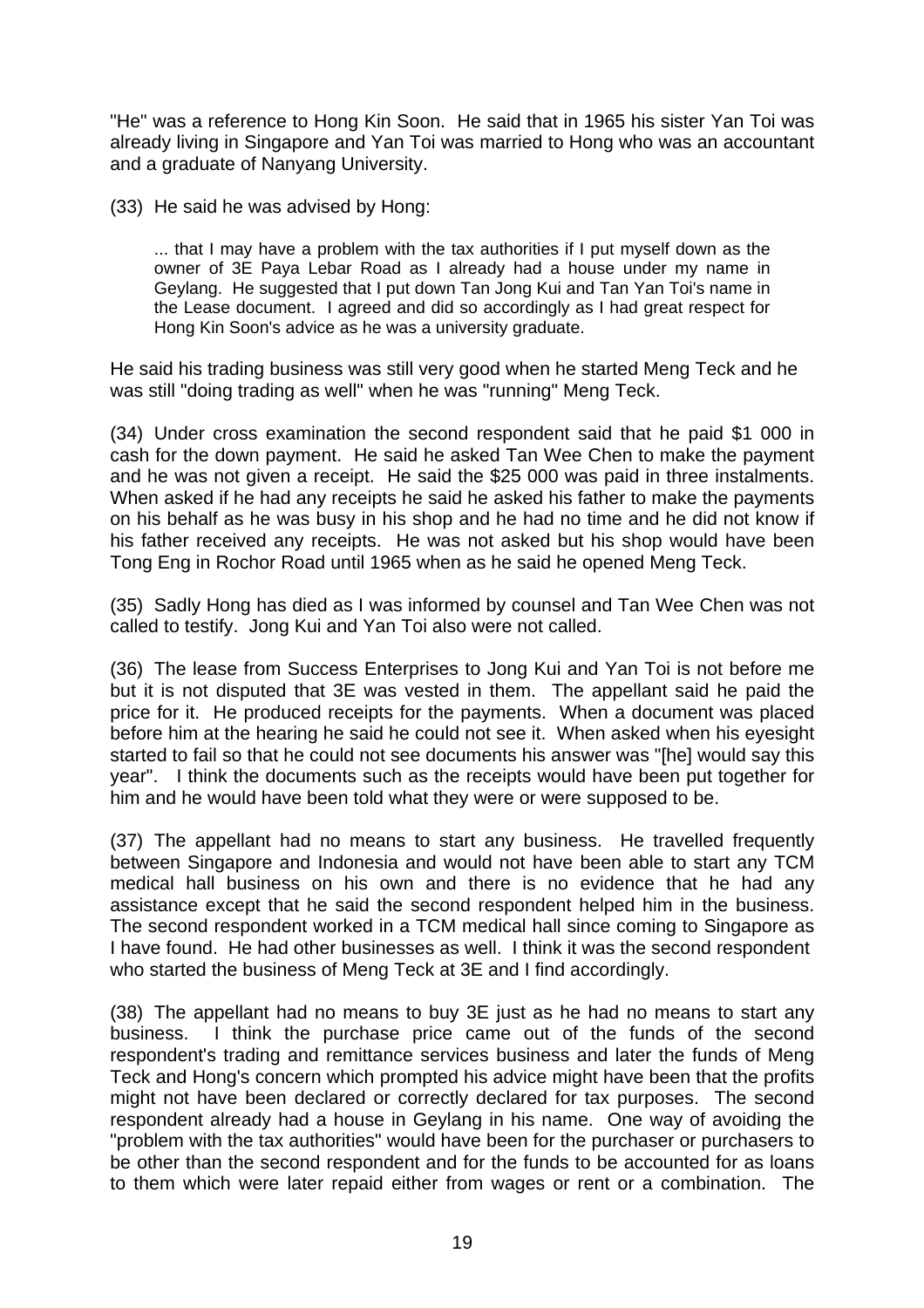consequence of such an arrangement would be that the purchase price was paid either by the appellant or by Jong Kui and Yan Toi but not by the second respondent. Hong was doing the second respondent's accounts from the time he commenced business as Meng Teck and Hong and his wife Yan Toi themselves bought another unit in Hok Kee House with a loan from the second respondent which was subsequently repaid as the second respondent said.

(39) The legal estate in 3E is vested in Jong Kui and Yan Toi and as between the appellant and the second respondent who are the parties before me I find that the second respondent has not proved that he paid the purchase price. I expressly refrain from finding whether the appellant paid the purchase price from funds to which he was entitled whether as loans taken by him or otherwise as there may well be a dispute between him and the legal owners and they are not before me.

## *3D Paya Lebar Road*

(40) The appellant said in his affidavit that "sometime around December 1972" he found out that Mah Lai Sim wanted to sell her Hok Kee House unit at 3D and he indicated to her that he was interested in purchasing it since "as [his] family members living in 3-E Paya Lebar Road [had] increased [he] wanted to find alternative accommodation within Hok Kee House for them". He said he arranged for the 1972 assignment to be made between Mah Lai Sim and the purchasers (the second respondent and Loon Khoh). He continued:

I had arranged for my sons, Tan Joon Guan [the second respondent] and Tan Loon Khoh, to be the purchasers for 3-D Paya Lebar Road for the same reasons that I had arranged for Tan Yan Toi and Tan Jong Kui to hold 3-E Paya Lebar Road, namely that I wanted to ensure that the property would not be affected should I become personally liable for any business failure. I explained this to Tan Loon Khoh and the 2nd Respondent and they understood my intention.

I gave the instructions to the solicitor Mr Edward Y. T. Loke (who acted for me in the purchase of 3-E Paya Lebar Road) to prepare the Indenture dated 29 December 1972 and to put Tan Loon Khoh and the 2nd Respondent in as purchasers and to hold as joint tenants.

(41) When he was asked under cross examination why he did not put the property in his wife's name he said Loon Khoh was his third son and he loved his eldest son (the second respondent). He said he was thinking of his age. He was worried that it could be troublesome in future. He could not recall how old he was in 1972. He thought it was better to put the property in two names. He said it could be troublesome in future when he was old. When he was asked what he meant by "troublesome" he said if he became old or if he died it could be troublesome as far as "procedures" were concerned. He did not explain what he meant by "procedures".

### (42) The appellant said in his affidavit:

I made payment of the purchase price of S\$20,000.00. I have lost the receipt from Madam Mah Lai Sim evidencing payment.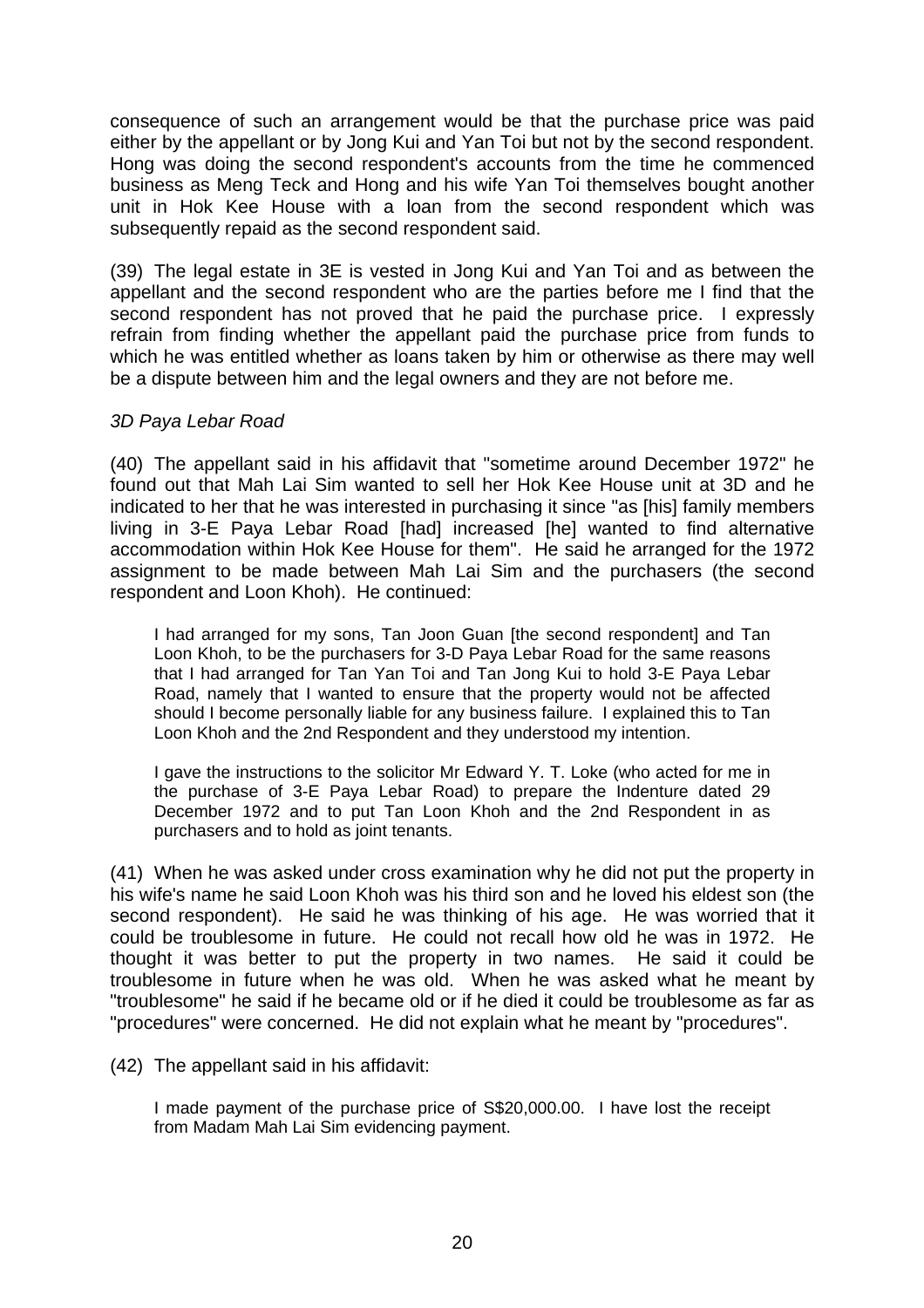His evidence was that Mah had given him a receipt for the \$20 000 and that he had lost it.

(43) Under cross examination the appellant said he had no documents such as he had produced for the 3E purchase. It was a long time ago and perhaps they had been misplaced. He said he paid the money for the purchase. It was a long time ago and he could not recall if he had any receipts. When it was pointed out to him that this was not consistent with what he said in his affidavit he reiterated that he could not recall if there was a receipt or not. When he was asked why in his affidavit he said he had lost the receipt he said he did not know where he kept the receipt when he moved house. By "moved house" he meant moving out of 3E about 2 weeks before the hearing as a result of the acquisition as he explained. When he was asked if he was saying that there was a receipt he answered "Yes. There was."

(44) The appellant said in his affidavit that he held the original lease from Success Enterprises to Mah Lai Sim, the mortgage from Mah Lai Sim to Huay Hong Finance and the re-assignment from Huay Hong Finance to Mah Lai Sim. He did not say that he held the 1972 assignment (in favour of the second respondent and Loon Khoh) or the 1980 release (from Loon Khoh to the second respondent). He made no reference to the custody of these documents.

(45) Under cross examination he agreed that all documents relating to 3E and 3D were kept in a metal cabinet in Meng Teck's premises and that he had removed them. He added that he could not recall where he had put them. He moved out of 3E after that. He explained that all the documents were kept in one envelop and when he said he removed them he meant he took the envelop out of the cabinet. He said he did not look inside the envelop. He also said he took the house documents out of the envelop and handed them over to his son Loon Khoh and Loon Khoh submitted them to the Collector during the s 10 inquiry. He said a receipt was issued to Loon Khoh but Loon Khoh did not give it to him.

(46) The appellant disagreed with counsel for the second respondent that he removed the documents "some time back". He said he did that about two weeks before this hearing. When it was put to him that the documents had been found to be missing long before the acquisition he said that he remembered he separated the title deeds from the rest of the documents after he had taken them out of the cabinet and that he did not know where he had put them. He said this was after the acquisition. The evidence is that the cabinet was in Meng Teck's premises and during the time that documents relating to 3E and 3D were kept in it the cabinet was either unlocked and both the parties could have access to what was in it or it was locked and both had the key to it.

(47) The second respondent said in his affidavit that "around 1972 [his] upstairs neighbour Mr Ronnie Tong told [him] that he had obtained a job in Australia and that he intended to migrate to Australia with his family" and that Tong asked him if he wished to buy his "family house" meaning 3D. He said he told Tong that "if the price was good, [he] would buy it". He said: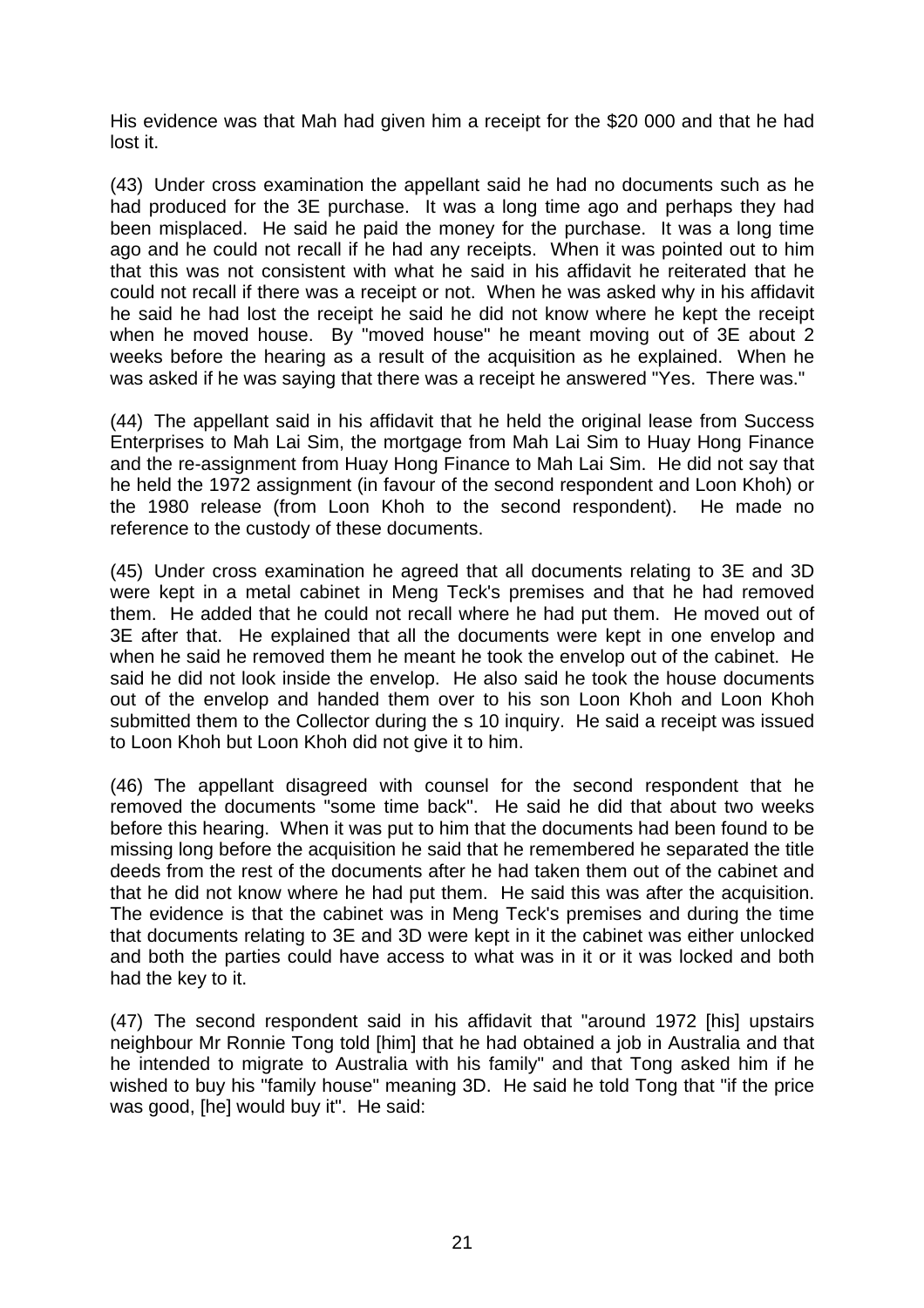We negotiated and finally settled on the price of \$20,000.00 but I had to give him another \$2,000.00 extra as well. The purchase price and the extra \$2,000.00 was paid by me.

He said Tong was the husband of Mah Lai Sim.

(48) Under cross examination he said the price was paid in cash to Tong and his wife and that the cash was handed over in the medical hall at 3E. Tong said that he would "handle the matter for [him]". He did not obtain a receipt from Tong. He added that he trusted him. He handed over \$20 000 in cash even before the 1972 assignment was prepared. He said that "[Tong and he] were very close" and that "[Tong] used to buy herbs from [him]".

(49) The second respondent said in his affidavit:

In 1972, Tan Joon Khoh had already stopped studying and he had yet to find any job. He was also my most beloved brother as I had looked after him since he was young. I therefore put Tan Joon Khoh and my name in the Lease document. It was my gift to Tan Joon Khoh.

"Joon Khoh" was of course a reference to Loon Khoh.

(50) When he was asked under cross examination if he instructed the solicitor to include Loon Khoh as a purchaser in the 1972 assignment he said he did and when he was asked why he did that he said Loon Khoh was "more intelligent" and was "cleverer than [him]" and "in case in future there was anything he could assist [him]". He said Loon Khoh did not contribute any part of the price of \$20 000.

(51) The second respondent said in his affidavit that the "original of [his] title documents had been submitted to the Collector of Land Revenue during the Inquiry stage of the acquisition proceedings" and he produced copies. The documents included the 1972 assignment (from Mah Lai Sim to the second respondent and Loon Khoh) and the 1980 release (from Loon Khoh to the second respondent).

(52) The second respondent said in his affidavit:

At the time, my wife had to go between Geylang, where we were staying and 3E Paya Lebar Road, where I was working and cook for all the extended family members to eat. I would mind the shop and the rest of the family members would help if they wanted to. Some were going to school. Whenever money was required by any of the family members, they would ask for the money either from my mother or myself. I would always give money to my mother and father when they asked for it as well. These payments and all the family's expenses were borne from the profits of Meng Teck and my trading.

He said "this was the way it was even after [he] purchased 3D Paya Lebar Road in 1972 except that now [his] wife and children did not have to shuttle between Geylang and Paya Lebar as they moved into 3D Paya Lebar Road".

(53) The second respondent also said in his affidavit: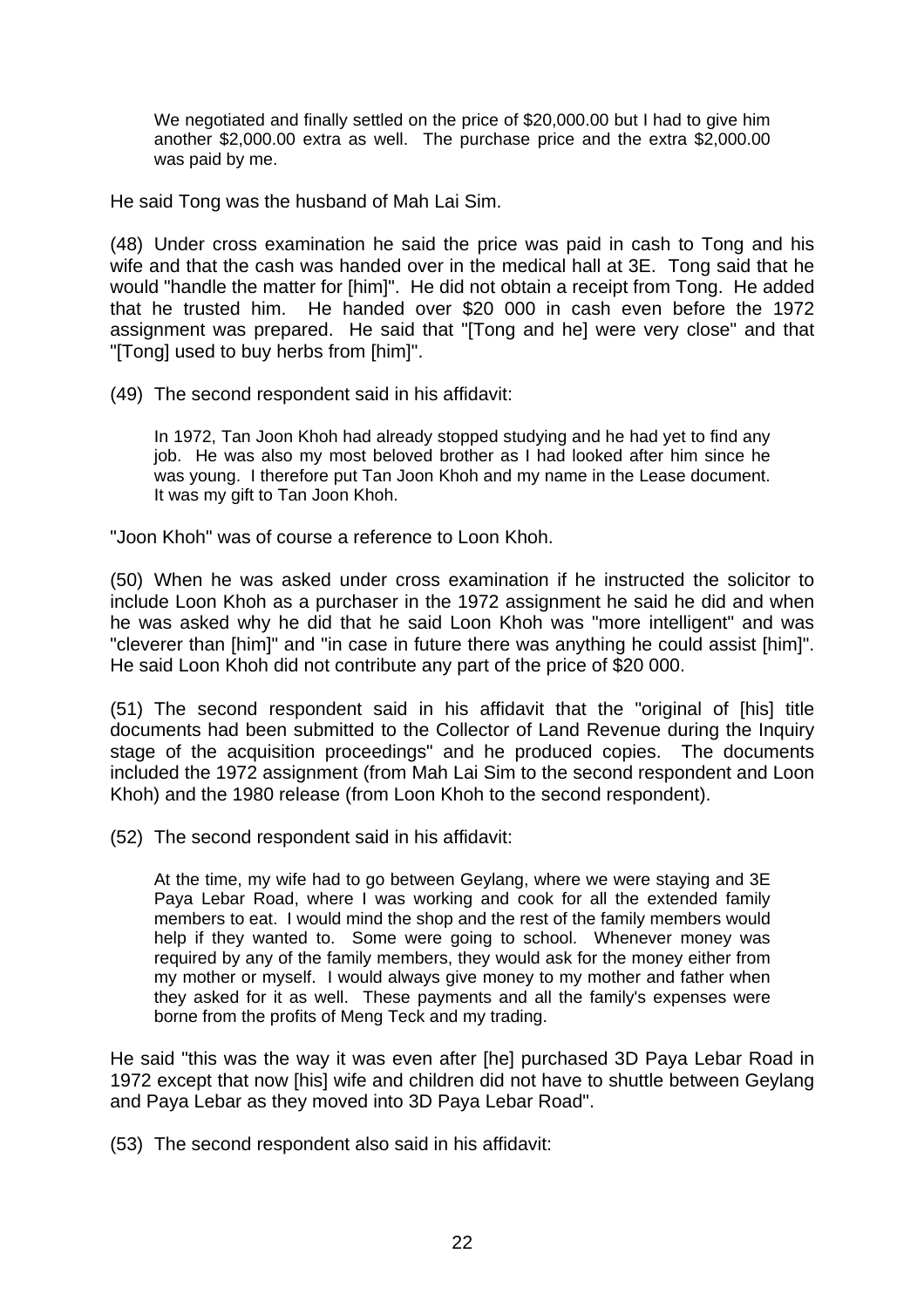Throughout my life as well, my relationship with my father had been very bad. It was later on in life that I realised that he suspects that I was not his flesh and blood son and he has even called me a "bastard" in front of other relatives before. When my father was in Singapore, he did not work and every time he needed money, he would just demand it from me as well as the other siblings when they grew older.

He was not asked in cross examination when it was that he realised the appellant held the suspicion he mentioned and he did not explain what he meant by "later on in life". He was not cross examined on this part of his affidavit evidence.

(54) I have noted that Loon Khoh was not called to testify. Tong and Mah also were not called but they might not have been available. The documents of title would have been delivered to the Collector who would have given a receipt for them but although the Collector was willing to give a statement for use as evidence he was not asked about the documents. He was asked about the appellant's claim to the compensation and his answers were -

- Q ... what was [appellant's] claim on the apportionment?
- A Mr Tan Poh Hiang asked that 50% of the compensation be paid to him.
- Q ... what was the basis of [his] claim to compensation?
- A See attached submitted during the Inquiry by Ms Angela Lee on behalf of Mr Tan Poh Hiang.

The attached statement contains no basis in law for any claim to any part of the compensation on the acquisition of 3D. There is no allegation of payment of any part of the purchase price by the appellant or of any trust in his favour. There is no allegation that he had any beneficial interest in 3D. The whole of the attached statement consists of an appeal on grounds of hardship and a request for sympathetic consideration.

(55) The appellant said in his affidavit that he paid the purchase price of \$20 000 and he had lost the receipt from Mah. His evidence is that a receipt was issued for the payment as noted above. When he was cross examined he said he could not recall if he had any receipts. He reiterated that he could not recall if there was a receipt. Then he said he did not know where he kept the receipt when he moved house and he only moved house after the acquisition. In respect of 3E receipts were issued and he produced them although he could not see the documents and they must have been put together for him. In the transaction in respect of 3D which was a few years later and in which the same solicitor was given instructions he first contradicted his evidence in the affidavit and then changed his evidence and reverted to the position taken in his affidavit.

(56) The appellant had no means to buy 3D. He had no work when he was in Singapore and whenever he needed any money he was just demanding it from the second respondent and later from one or more of his other children too. The second respondent was providing for his parents and his siblings until they were on their own in addition to his own family. He was able to do that from what he was making in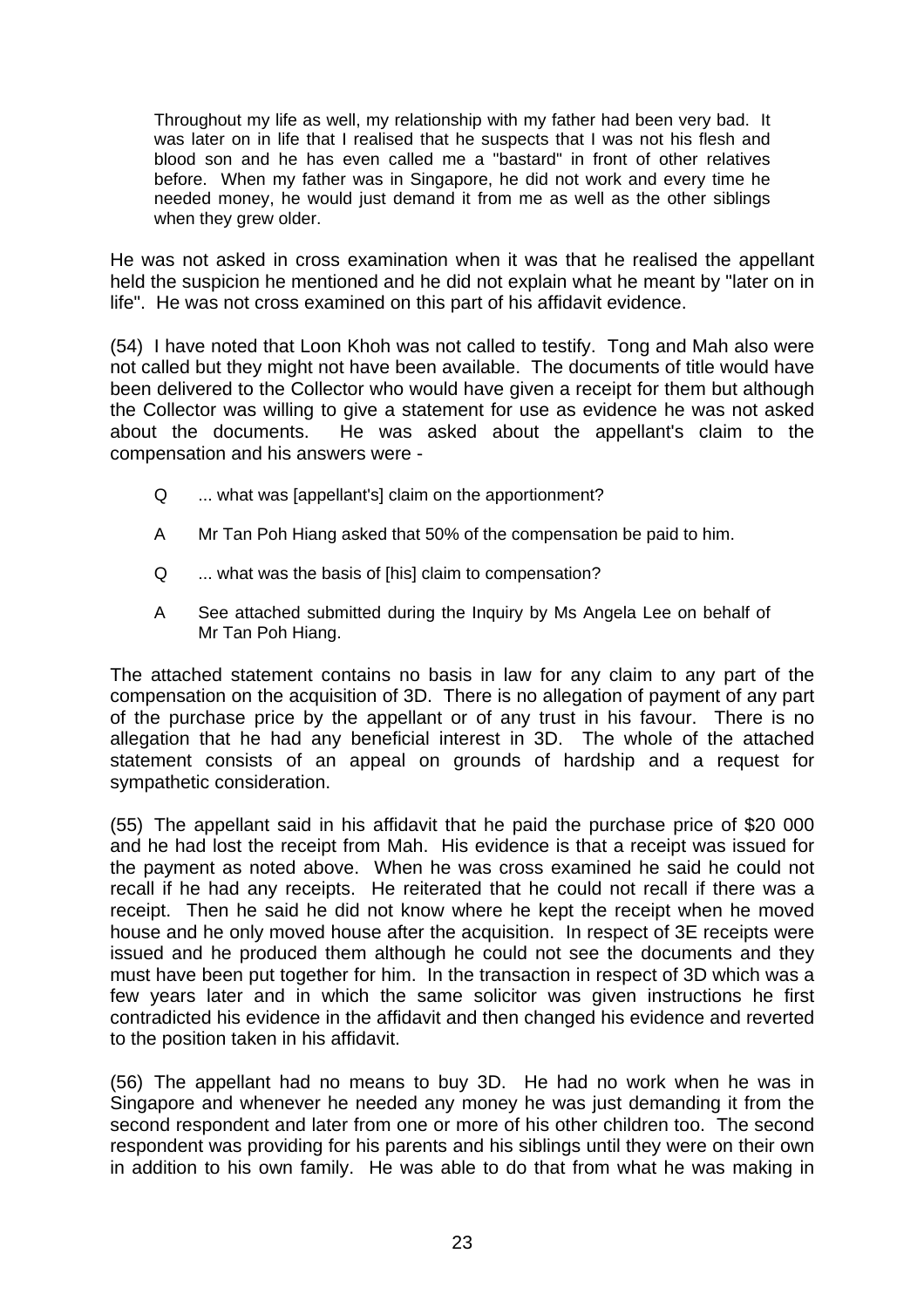Meng Teck and his trading business and I find that it was the second respondent who provided the whole of the purchase price of 3D. The appellant did not pay any part of the price. This should be sufficient to dispose of the dispute as to apportionment between them but other matters have been addressed to me and evidence has been led and it is as well that I deal with them.

(57) The appellant said he instructed the solicitor to prepare the 1972 assignment with the second respondent and Loon Khoh as purchasers. Under cross examination he said he was worried that it could be troublesome as far as procedures were concerned. It can only be "troublesome as far as procedures were concerned" upon death because of the need for probate or letters of administration and a subsequent instrument in order to vest the property in the persons whom he intended to benefit. If the assignment is taken in the names of these persons from the beginning then no further action will have to be taken to vest the property in them upon death and there may not be any need for probate or letters of administration if the person dies leaving no property passing on death. By having the assignment in the names of the second respondent and Loon Khoh it will no longer be troublesome as far as procedures are concerned if they are the persons intended to benefit. If this is the reason then it does not serve the appellant even if I had found as a fact that he paid any part of the purchase price. The resulting trust arising from the payment of any part of the purchase price would have been rebutted by the nominees being the children of the appellant. See *Pettitt v Pettitt* [1970] AC 777 at p 814.

(58) The appellant gave another reason in his affidavit. He said he wanted to ensure that the property would not be affected should he become personally liable for any business failure. He said he explained this reason to the purchasers (the second respondent and Loon Khoh). Of course the property would not be affected if it was no longer his even if I had found that he paid any part of the purchase price. If it was a gift or advancement to the children it would no longer be his. He did not say that his intention was merely to conceal it from his creditors. If it is his case that the reason given in his affidavit is the real reason then again it would not serve the appellant. See *Tinker v Tinker* [1970] P 136 where *Pettitt v Pettitt* was cited in argument.

(59) The appellant could have arranged for the 1972 assignment to be made in favour of Jong Kui and Yan Toi as he said he did in respect of 3E or one of them together with Loon Khoh but he decided differently as he said. He had the assignment in the names of the second respondent and Loon Khoh. He included the second respondent because he said he loved him. This was a person whom he had ill treated when they were in Batam and had suspected to be not his own natural son and whom he had called a "bastard" in front of relatives. I find it inconceivable that he should trust him to be a mere nominee and trustee for him. If in fact he loved him and Loon Khoh was his third son as he pointed out then it would be consistent with his intention to benefit them as he was "worried" it could be "troublesome as far as procedures were concerned".

(60) Under cross examination the appellant said that he paid the property tax in respect of 3D and the last time he did that was "sometime in January this year". He said he issued a cheque for this purpose. Loon Khoh wrote out the cheque and he signed it. He said he knew that the cheque for property tax would be made payable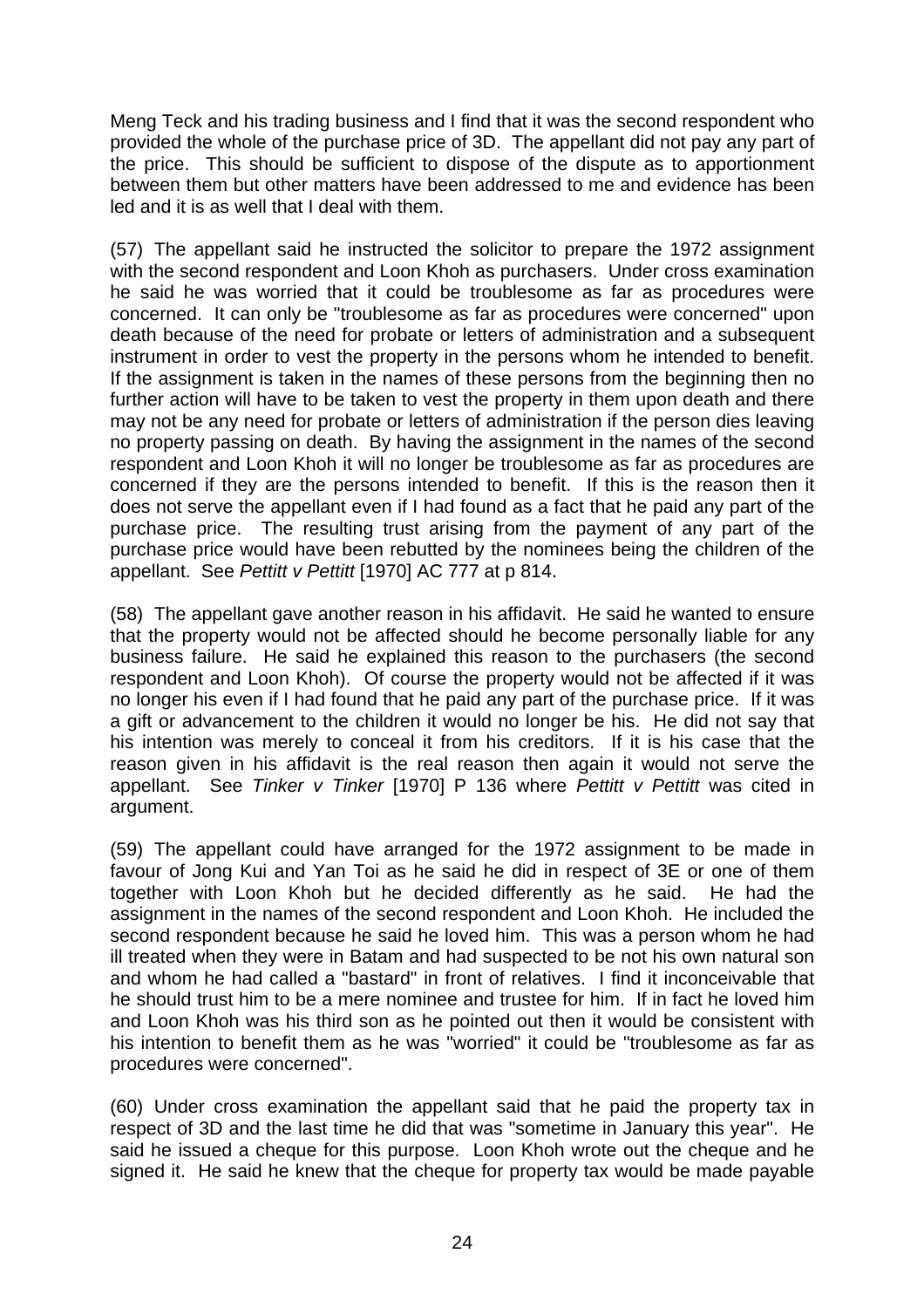to the government. When he was asked if the name of the payee was written in English or Chinese he said he would not know as he did not issue the cheque. It may be that he meant he did not write it out. When he was asked how long this banking account had been opened he said it was after the government acquired the Paya Lebar Road property. The compensation money was put in the names of three of his children. The s 5 declaration was published only in August this year and no compensation was paid until possession was taken about two months later. The banking account could not have been opened earlier than a few months ago. He went on to say that he was not even a signatory.

(61) Payment of property tax may be an act subsequent to the purchase under the 1972 assignment and generally such acts would not be admissible in evidence in favour of the party doing them. See *Shephard v Cartwright* [1955] AC 431 at p 445. In this case it does not even assist the appellant in any way at all. He did not sign any cheque to pay property tax whether in January this year or at any other time and he did not pay any property tax in respect of 3D. He was not a signatory to any bank account and the bank account he referred to was only opened long after he said he had last issued a cheque to pay property tax. It only goes to show how unreliable his evidence is although I do not overlook the fact that the appellant is 96 years old.

(62) I find the appellant's evidence quite unsatisfactory. I think he had no intention such as he said he had in his affidavit or as he said he had under cross examination. He did not say that he took any advice on this. He gave one reason in his affidavit. At the hearing he gave another reason. I find that he has not proved that he had either the intention he said he had in his affidavit or as he said he had in his oral evidence and if he did have one or the other or even both of those intentions he has not rebutted the presumption of a gift or advancement in favour of his sons the second respondent and Loon Khoh.

## *1980 release*

(63) The appellant said in his affidavit that Loon Khoh wanted to buy an HDB flat and so he could not continue to hold 3D in his name. He said:

Hence, I sought the advice of Mr Poh Kim Guan, a solicitor. He advised that the only way to remove Tan Loon Khoh as a joint owner of 3-D Paya Lebar Road was to formally transfer his legal interest in the property to the 2nd Respondent. I therefore arranged for Mr Poh Kim Guan to prepare an Indenture stating that the (*sic*) Tan Loon Khoh would transfer his interest in 3-D Paya Lebar Road to the 2nd Respondent for a consideration of S\$45,000.00.

The said sum of S\$45,000.00 was never paid by the 2nd Respondent to Tan Loon Khoh. The Indenture was done as a formality and no money was actually paid. As far as I was concerned, my property 3-D Paya Lebar Road was still held in trust for me by my son the 2nd Respondent.

As far as he was concerned the second respondent held the property in trust for him but he did not say if he included this in his instructions to the solicitor.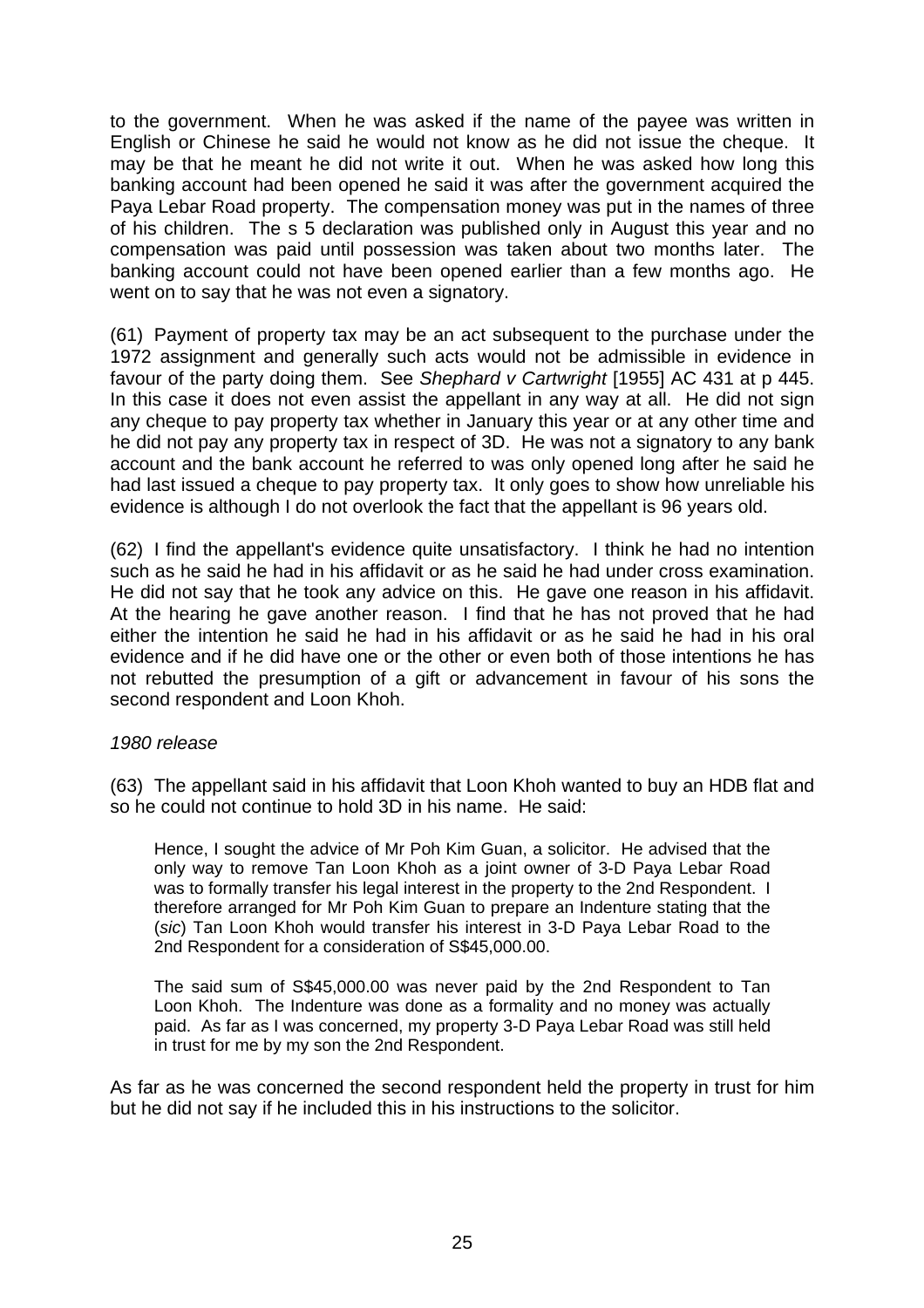(64) Under cross examination he said that the amount of the consideration was suggested by him to the solicitor. When he was asked why \$45 000 and not any other sum he said:

I intended to buy a house. So I would need this sum of money to pay for the house. This sum will also include other expenses.

I was concerned that he might have misunderstood counsel and I explained the question and the context to him. He said the amount would include other expenses to attend to formalities. By "formalities" he meant preparation of documents and by "documents" he said "Such as title deeds if *I* [emphasis added] want to buy a house". Under continued cross examination he said that he paid the \$45 000. He was asked again for clarification and he said "I paid".

(65) The second respondent said in his affidavit:

In 1980, Tan Loon Khoh told me that he had purchased a HDB flat and because of that, he needed money and also had to remove his name from the lease at 3D Paya Lebar Road. He therefore wanted to sell 3D Paya Lebar Road to me. As a result, even though 3D Paya Lebar Road was originally purchased by me, I decided to agree and I paid him \$45,000.00, which was much more than the price I had paid when I purchased 3D Paya Lebar Road, and his name was removed from the Lease of 3D Paya Lebar Road.

(66) Under cross examination the second respondent said that \$45 000 was what Loon Khoh asked for and that Loon Khoh said he needed the money to buy a house. There was no bargaining and he agreed to the price because he loved Loon Khoh. The 1980 release was prepared at the law office of Mr Poh Kim Guan and the second respondent paid the fees.

(67) In his affidavit the appellant said that no money was paid and the 1980 release was done as a formality. Under cross examination he said he would need this amount to pay for the house. \$45 000 would include a sum for expenses if he wanted to buy a house. He then went on to say that he paid the \$45 000 contrary to what he said in his affidavit. I think the appellant knew that \$45 000 was paid to Loon Khoh and that this was what Loon Khoh needed to pay for his HDB apartment and incidental expenses. I think he knew that the second respondent paid this to Loon Khoh for his interest in 3D and I find that the 1980 release was made in consideration of \$45 000 paid by the second respondent to Loon Khoh as stated in it.

(68) In my decision the appellant did not pay any part of the purchase price under the 1972 assignment or under the 1980 release and no resulting trust arises under or by reason of the transactions evidenced by the 1972 assignment or the 1980 release. The second respondent was the only person in whom the legal estate in the acquired land namely Lot U35280T of Mukim 24 together with the residential unit at 3D Paya Lebar Road vested and who was beneficially entitled to it as at the acquisition date. In my decision he was the only person entitled to the compensation and the Collector was right and I confirm his award as regards the apportionment of the compensation.

*Costs*